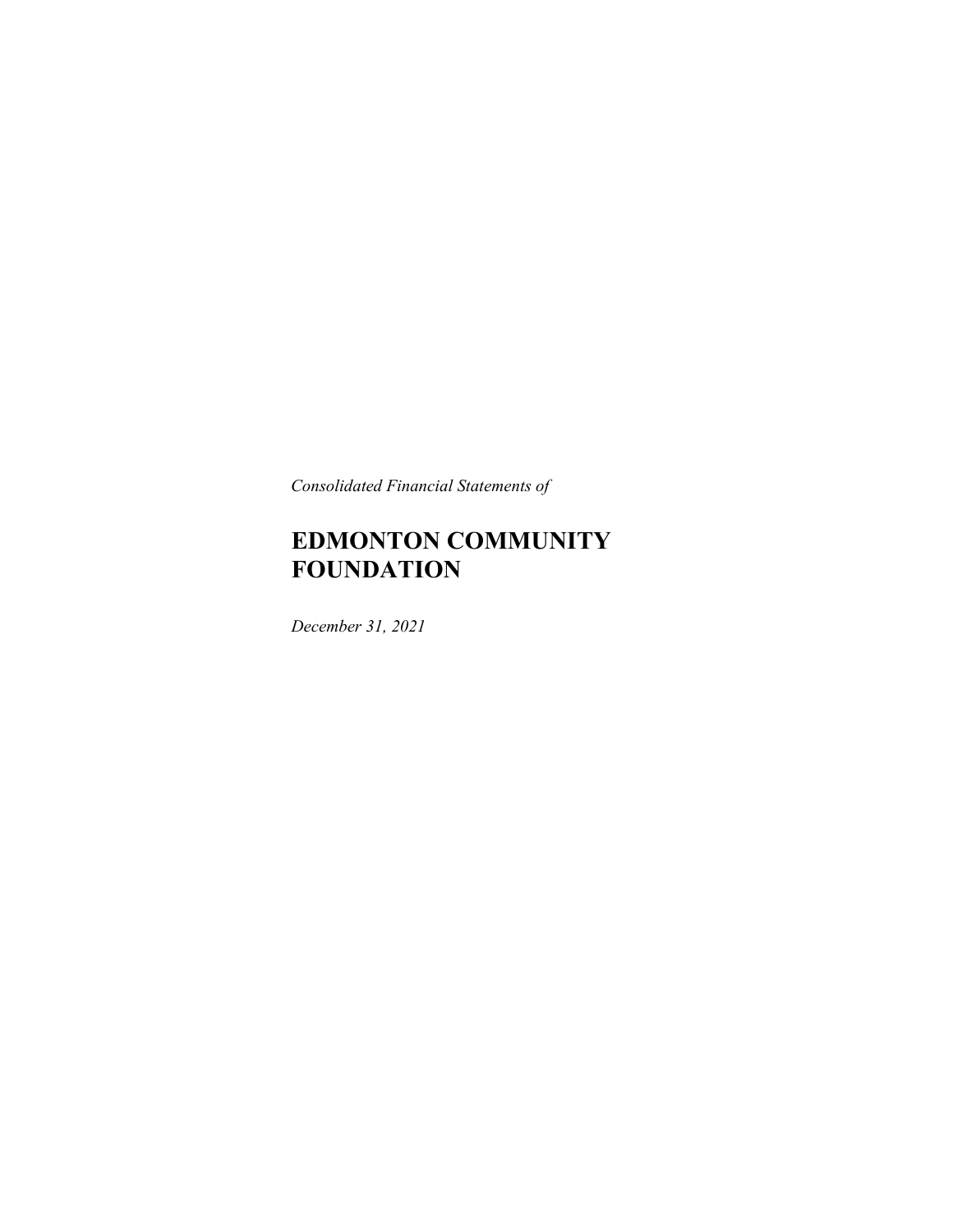# Deloitte.

Deloitte LLP 1500 Manulife Place 10180 – 101 Street Edmonton AB T5J 4K1 Canada

Tel: 780-421-3611 Fax: 780-421-3782 www.deloitte.ca

## **Independent Auditor's Report**

To the Board of Directors of Edmonton Community Foundation

#### **Opinion**

We have audited the consolidated financial statements of Edmonton Community Foundation (the "Foundation"), which comprise the consolidated statement of financial position as at December 31, 2021, and the consolidated statements of changes in endowment funds, changes in non-endowment funds and cash flow for the year then ended, and notes to the consolidated financial statements, including a summary of significant accounting policies (collectively referred to as the "financial statements").

In our opinion, the accompanying financial statements present fairly, in all material respects, the financial position of the Foundation as at December 31, 2021, and the results of its operations and its cash flows for the year then ended in accordance with Canadian accounting standards for not-forprofit organizations.

#### **Basis for Opinion**

We conducted our audit in accordance with Canadian generally accepted auditing standards ("Canadian GAAS"). Our responsibilities under those standards are further described in the *Auditor's Responsibilities for the Audit of the Financial Statements* section of our report. We are independent of the Foundation in accordance with the ethical requirements that are relevant to our audit of the financial statements in Canada, and we have fulfilled our other ethical responsibilities in accordance with these requirements. We believe that the audit evidence we have obtained is sufficient and appropriate to provide a basis for our audit opinion.

#### **Responsibilities of Management and Those Charged with Governance for the Financial Statements**

Management is responsible for the preparation and fair presentation of the financial statements in accordance with Canadian accounting standards for not-for-profit organizations, and for such internal control as management determines is necessary to enable the preparation of financial statements that are free from material misstatement, whether due to fraud or error.

In preparing the financial statements, management is responsible for assessing the Foundation's ability to continue as a going concern, disclosing, as applicable, matters related to going concern and using the going concern basis of accounting unless management either intends to liquidate the Foundation or to cease operations, or has no realistic alternative but to do so.

Those charged with governance are responsible for overseeing the Foundation's financial reporting process.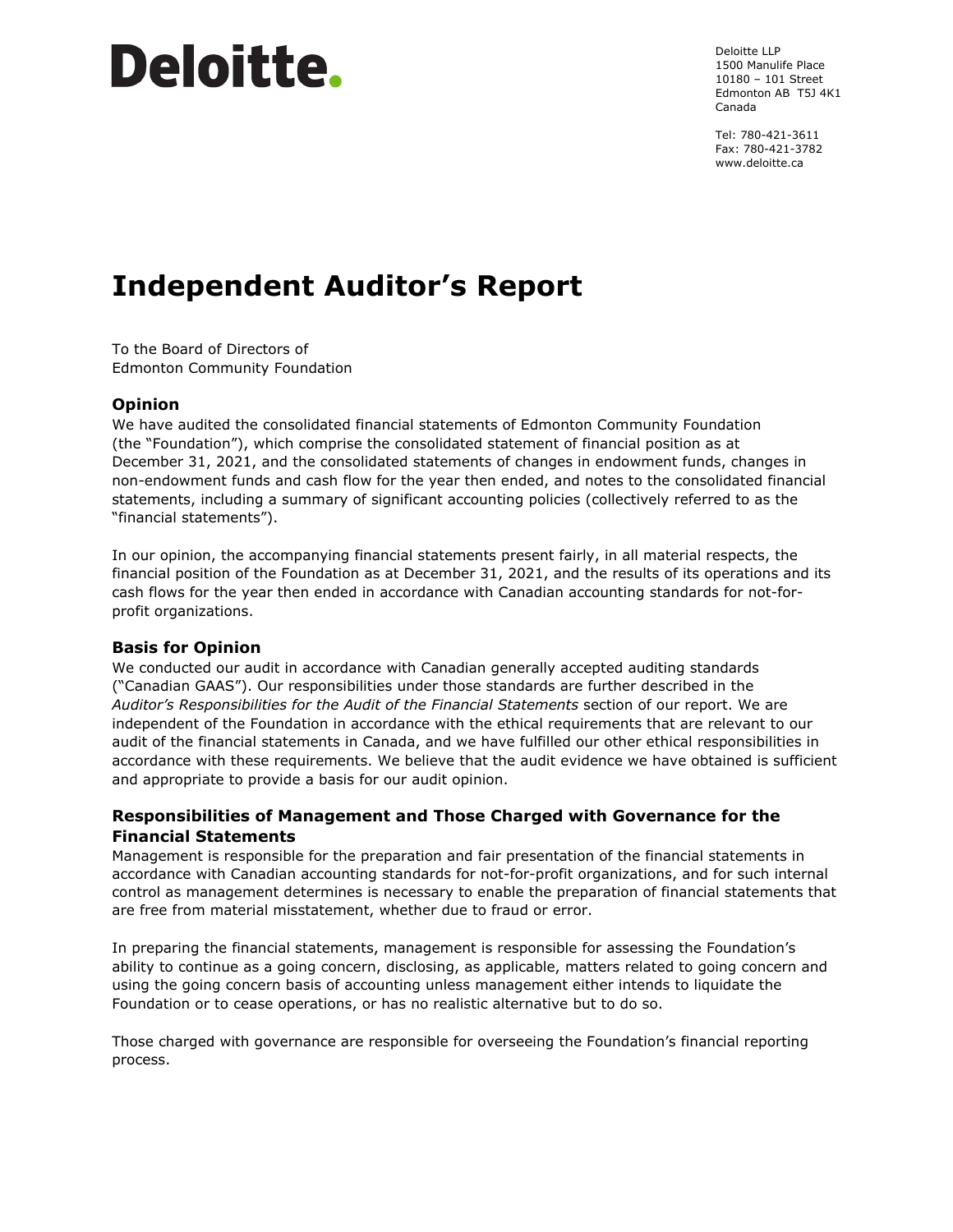#### **Auditor's Responsibilities for the Audit of the Financial Statements**

Our objectives are to obtain reasonable assurance about whether the financial statements as a whole are free from material misstatement, whether due to fraud or error, and to issue an auditor's report that includes our opinion. Reasonable assurance is a high level of assurance, but is not a guarantee that an audit conducted in accordance with Canadian GAAS will always detect a material misstatement when it exists. Misstatements can arise from fraud or error and are considered material if, individually or in the aggregate, they could reasonably be expected to influence the economic decisions of users taken on the basis of these financial statements.

As part of an audit in accordance with Canadian GAAS, we exercise professional judgment and maintain professional skepticism throughout the audit. We also:

- Identify and assess the risks of material misstatement of the financial statements, whether due to fraud or error, design and perform audit procedures responsive to those risks, and obtain audit evidence that is sufficient and appropriate to provide a basis for our opinion. The risk of not detecting a material misstatement resulting from fraud is higher than for one resulting from error, as fraud may involve collusion, forgery, intentional omissions, misrepresentations, or the override of internal control.
- Obtain an understanding of internal control relevant to the audit in order to design audit procedures that are appropriate in the circumstances, but not for the purpose of expressing an opinion on the effectiveness of the Foundation's internal control.
- Evaluate the appropriateness of accounting policies used and the reasonableness of accounting estimates and related disclosures made by management.
- Conclude on the appropriateness of management's use of the going concern basis of accounting and, based on the audit evidence obtained, whether a material uncertainty exists related to events or conditions that may cast significant doubt on the Foundation's ability to continue as a going concern. If we conclude that a material uncertainty exists, we are required to draw attention in our auditor's report to the related disclosures in the financial statements or, if such disclosures are inadequate, to modify our opinion. Our conclusions are based on the audit evidence obtained up to the date of our auditor's report. However, future events or conditions may cause the Foundation to cease to continue as a going concern.
- Evaluate the overall presentation, structure and content of the financial statements, including the disclosures, and whether the financial statements represent the underlying transactions and events in a manner that achieves fair presentation.
- Obtain sufficient appropriate audit evidence regarding the financial information of the entities or business activities within the Foundation to express an opinion on the financial statements. We are responsible for the direction, supervision and performance of the group audit. We remain solely responsible for our audit opinion.

We communicate with those charged with governance regarding, among other matters, the planned scope and timing of the audit and significant audit findings, including any significant deficiencies in internal control that we identify during our audit.

Oeloitte LLP

Chartered Professional Accountants March 23, 2022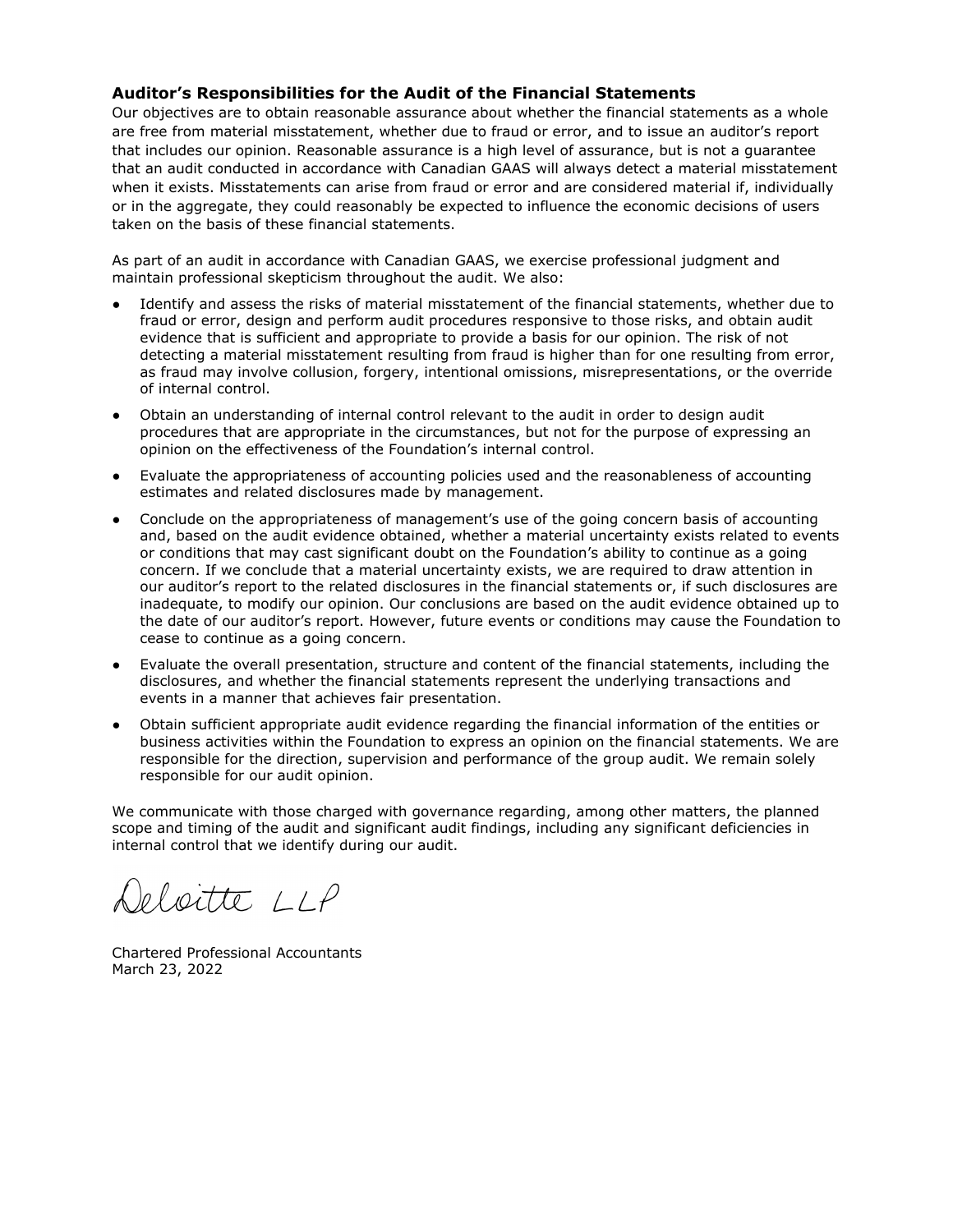### **TABLE OF CONTENTS**

|                                                          | PAGE     |
|----------------------------------------------------------|----------|
| <b>Consolidated Statement of Financial Position</b>      |          |
| Consolidated Statement of Changes in Endowment Funds     | 2        |
| Consolidated Statement of Changes in Non-endowment Funds | 3        |
| Consolidated Statement of Cash Flow                      | 4        |
| Notes to the Consolidated Financial Statements           | $5 - 18$ |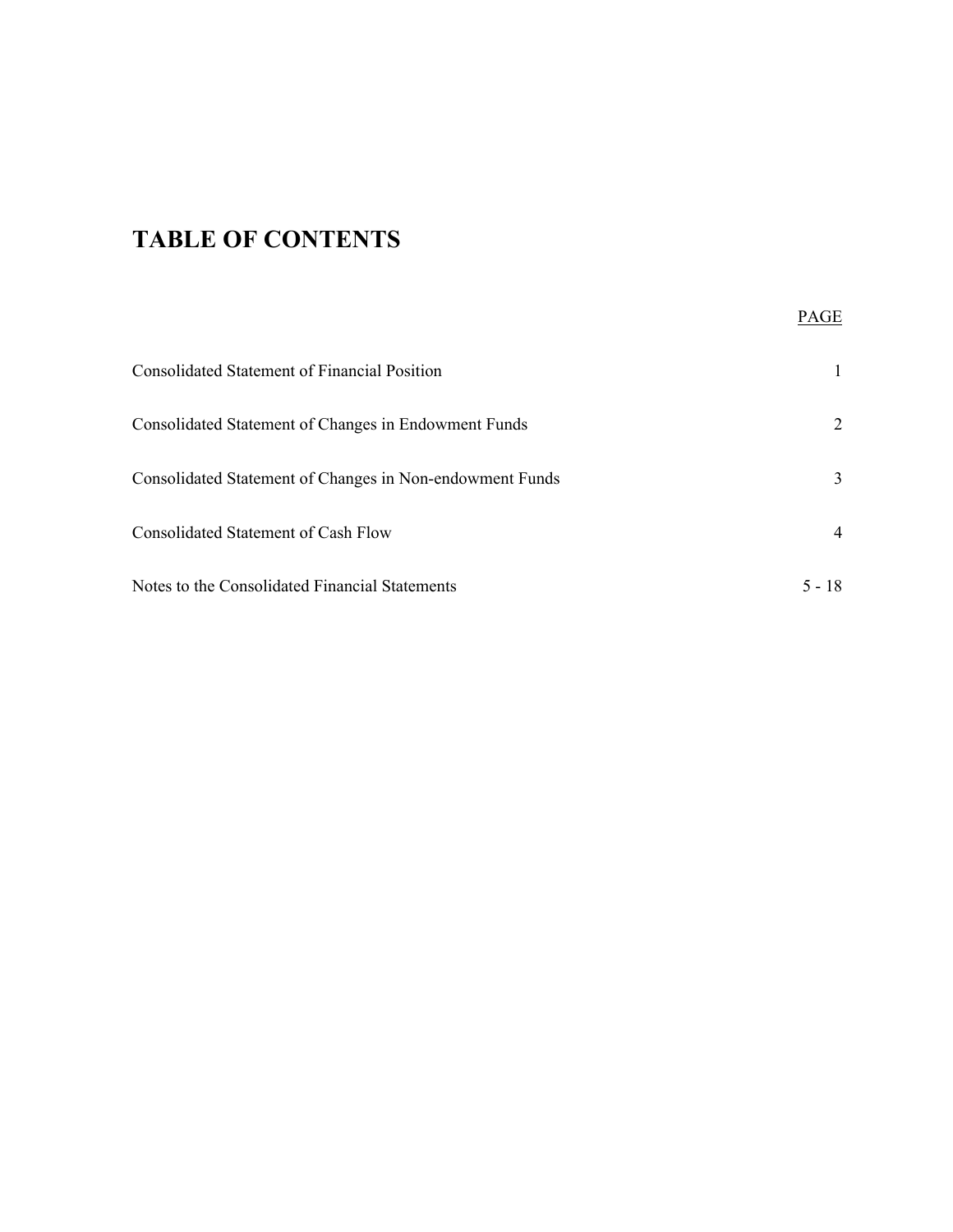### **EDMONTON COMMUNITY FOUNDATION Consolidated Statement of Financial Position**

#### **December 31, 2021**

**(thousands of dollars)** 

|                                                                           | Note                                   | 2021            |               | 2020            |
|---------------------------------------------------------------------------|----------------------------------------|-----------------|---------------|-----------------|
| <b>ASSETS</b>                                                             |                                        |                 |               |                 |
| <b>CURRENT</b>                                                            |                                        |                 |               |                 |
| Cash and cash equivalents<br>Amounts receivable                           | \$                                     | 7,930<br>814    | \$            | 5,068<br>750    |
|                                                                           |                                        | 8,744           |               | 5,818           |
| <b>INVESTMENTS</b>                                                        | $\overline{4}$                         | 765,174         |               | 654,546         |
| <b>CAPITAL ASSETS</b>                                                     | 5                                      | 9,254           |               | 9,519           |
|                                                                           | \$                                     | 783,172         | <sup>\$</sup> | 669,883         |
| <b>LIABILITIES</b>                                                        |                                        |                 |               |                 |
| <b>CURRENT</b>                                                            |                                        |                 |               |                 |
| Accounts payable and accrued liabilities<br>Funds administered for others | 4 d)<br>$\boldsymbol{\mathsf{s}}$<br>6 | 8,259<br>27,801 | $\mathbb{S}$  | 1,050<br>28,883 |
|                                                                           |                                        | 36,060          |               | 29,933          |
| <b>COMMITMENTS</b>                                                        | 7                                      |                 |               |                 |
| <b>FUND BALANCES</b>                                                      |                                        |                 |               |                 |
| Endowment funds                                                           | $8\,$                                  | 702,590         |               | 598,183         |
| Non-endowment funds                                                       | 8                                      | 42,471          |               | 39,716          |
| Restricted fund                                                           | 9                                      | 2,051           |               | 2,051           |
|                                                                           |                                        | 747,112         |               | 639,950         |
|                                                                           | \$                                     | 783,172         | \$            | 669,883         |

*The accompanying notes are an integral part of these consolidated financial statements*

APPROVED BY THE BOARD Zahra Somani Director ............................................... Director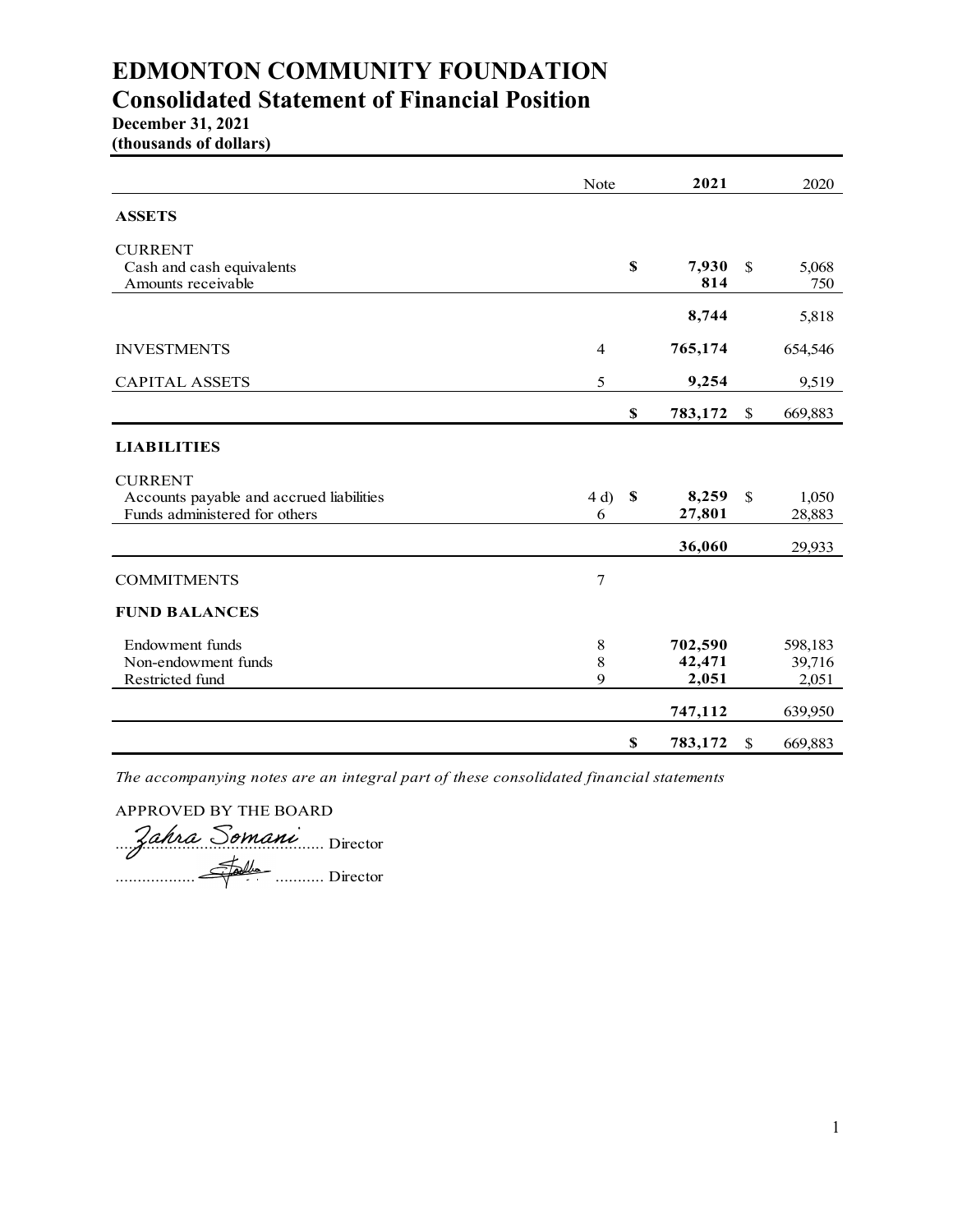### **EDMONTON COMMUNITY FOUNDATION Consolidated Statement of Changes in Endowment Funds**

**Year ended December 31, 2021** 

**(thousands of dollars)** 

|                                             |             |           |                             |                                                                                                                        |                          |           | 2021    |            |          |                                    |                          |       |                          |       |                          |               | 2020     |
|---------------------------------------------|-------------|-----------|-----------------------------|------------------------------------------------------------------------------------------------------------------------|--------------------------|-----------|---------|------------|----------|------------------------------------|--------------------------|-------|--------------------------|-------|--------------------------|---------------|----------|
|                                             | <b>Note</b> | Community | <b>Field of</b><br>Interest | Scholarships,<br><b>Bursaries</b><br><b>Combined</b><br>Donor<br>Advised<br>and Awards<br>Designated<br><b>Purpose</b> |                          | Operating |         |            |          | <b>Social</b><br><b>Enterprise</b> |                          | Total |                          | Total |                          |               |          |
| Contributions                               |             | \$<br>121 | 2,751<br>S                  | S                                                                                                                      | 1,273                    | S         | 21,161  | 8,631<br>S | 764<br>S | S                                  |                          | S     | 15                       | S     | 34,716                   |               | 13,895   |
| Investment income                           | 4c)         | 16,415    | 25,142                      |                                                                                                                        | 5,720                    |           | 26,673  | 16,692     | 5,519    |                                    | 502                      |       | 283                      |       | 96,946                   |               | 33,286   |
| Expenditures - net                          | 11          | (1, 442)  | (2,199)                     |                                                                                                                        | (511)                    |           | (2,293) | (1, 448)   | (481)    |                                    | (45)                     |       | (25)                     |       | (8, 444)                 |               | (6,605)  |
| Distributions approved                      |             | (3,784)   | (6,327)                     |                                                                                                                        | (1,236)                  |           | (5,899) | (3,231)    | (1,386)  |                                    | (126)                    |       | (72)                     |       | (22,061)                 |               | (21,342) |
| <b>CHANGE DURING</b><br><b>THE YEAR</b>     |             | 11,310    | 19,367                      |                                                                                                                        | 5,246                    |           | 39,642  | 20,644     | 4,416    |                                    | 331                      |       | 201                      |       | 101,157                  |               | 19,234   |
| <b>BALANCE, BEGINNING</b><br><b>OF YEAR</b> |             | 106,416   | 159,432                     |                                                                                                                        | 36,549                   |           | 151,478 | 104,866    | 34,503   |                                    | 3,144                    |       | 1,795                    |       | 598,183                  |               | 578,840  |
| Transfers (to) from:                        | 8 a)        |           |                             |                                                                                                                        |                          |           |         |            |          |                                    |                          |       |                          |       |                          |               |          |
| Non-endowment funds                         |             | (505)     | $\overline{\phantom{a}}$    |                                                                                                                        | 20                       |           | 600     | (24)       | -        |                                    |                          |       |                          |       | 91                       |               | 52       |
| Endowment funds                             |             | (529)     | (281)                       |                                                                                                                        | $\qquad \qquad$          |           | 806     | 4          | -        |                                    | $\overline{\phantom{0}}$ |       |                          |       |                          |               |          |
| Funds administered for others               | -6          |           |                             |                                                                                                                        | $\overline{\phantom{a}}$ |           | 3,153   | 6          |          |                                    | $\overline{\phantom{0}}$ |       | $\overline{\phantom{a}}$ |       | 3,159                    |               | 57       |
| Classification adjustments                  |             |           | 538                         |                                                                                                                        | $\sim$                   |           | 88      | (1,089)    | 463      |                                    | $\overline{\phantom{0}}$ |       |                          |       | $\overline{\phantom{a}}$ |               |          |
| <b>BALANCE, END OF YEAR</b>                 |             | 116,692   | \$179,056                   |                                                                                                                        | 41,815                   | S         | 195,767 | \$124,407  | \$39,382 | S.                                 | 3,475                    | S     | 1,996                    | S.    | 702,590                  | <sup>\$</sup> | 598,183  |

*The accompanying notes are an integral part of these consolidated financial statements*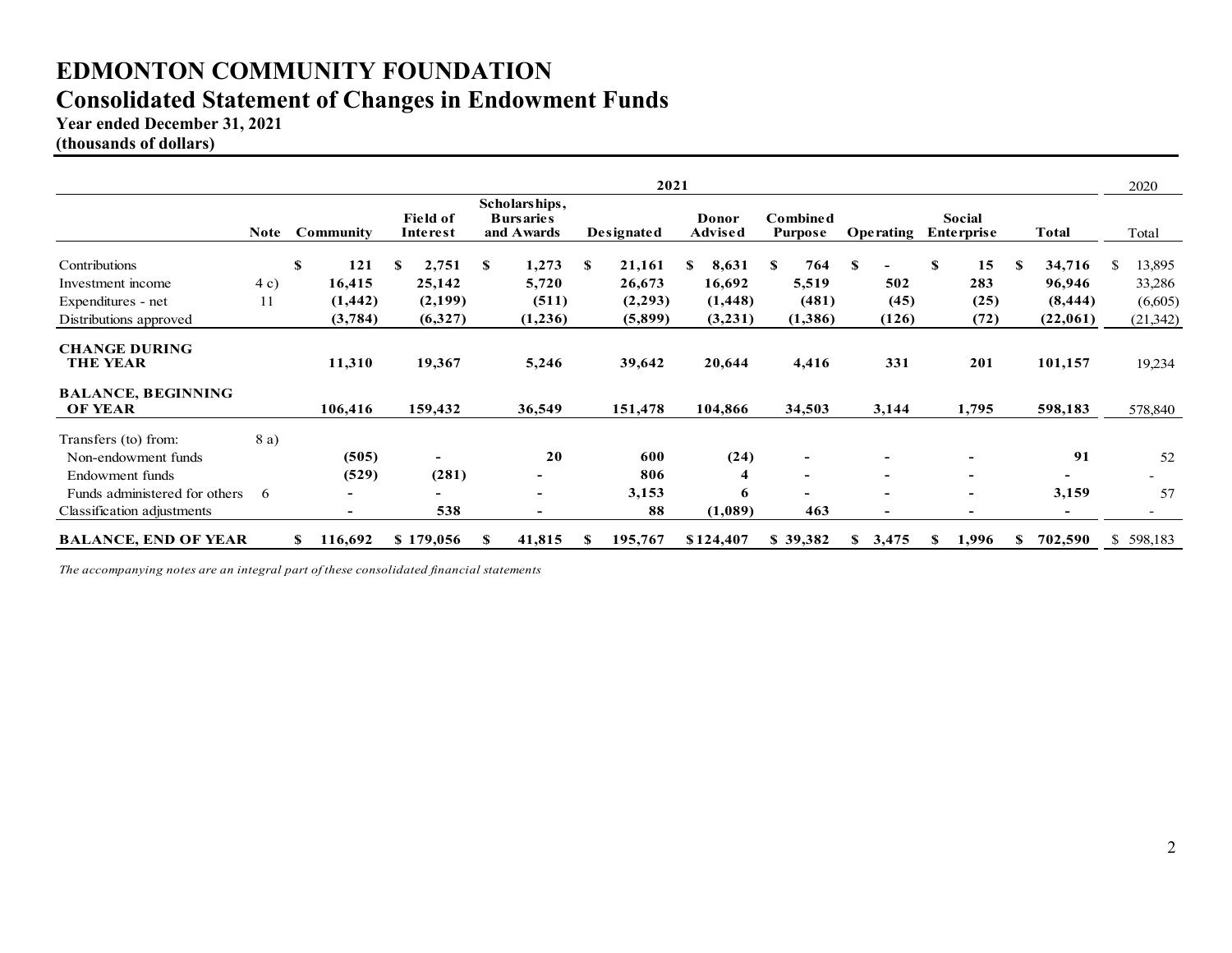### **EDMONTON COMMUNITY FOUNDATION Consolidated Statement of Changes in Non-endowment Funds**

**Year ended December 31, 2021** 

**(thousands of dollars)** 

|                                   |      |                             |    |            |                  | 2021                           |             |                        |                          | 2020                     |
|-----------------------------------|------|-----------------------------|----|------------|------------------|--------------------------------|-------------|------------------------|--------------------------|--------------------------|
|                                   | Note | <b>Field of</b><br>Interest |    | Designated | Donor<br>Advised | Social<br><b>Enterprise</b>    | Operating   | Flow<br><b>Through</b> | <b>Total</b>             | Total                    |
| Contributions                     |      | \$<br>$\sim$                | \$ | 1,570      | 1,726<br>S       | <sup>S</sup><br>$\blacksquare$ | S<br>3,000  | \$4,805                | \$11,101                 | \$16,680                 |
| Investment income                 | 4c)  |                             |    | 1,570      | 4,272            | 20                             | ۰           | (1)                    | 5,861                    | 2,058                    |
| Expenditures - net                | 11   |                             |    | (139)      | (374)            | (2)                            | 74          | ۰                      | (441)                    | (339)                    |
| Distributions approved            |      |                             |    |            |                  |                                |             |                        |                          |                          |
| General                           |      |                             |    | (518)      | (7,624)          | $\blacksquare$                 | $\sim$      | (5,642)                | (13, 784)                | (14, 361)                |
| Insurance premiums/other          |      |                             |    | ۰.         |                  |                                | $\sim$      | (102)                  | (102)                    | (81)                     |
| <b>CHANGE DURING THE YEAR</b>     |      |                             |    | 2,483      | (2,000)          | 18                             | 3,074       | (940)                  | 2,635                    | 3,957                    |
| <b>BALANCE, BEGINNING OF YEAR</b> |      | 213                         |    | 9,408      | 27,011           | 124                            | 849         | 2,111                  | 39,716                   | 35,811                   |
| Transfers (to) from:              | 8 a) |                             |    |            |                  |                                |             |                        |                          |                          |
| Non-endowment funds               |      |                             |    | ۰          | (80)             | $\blacksquare$                 | ۰           | 80                     | $\overline{\phantom{0}}$ | $\overline{\phantom{0}}$ |
| Endowment funds                   |      |                             |    | ۰          | (395)            | $\overline{\phantom{a}}$       | ۰           | 304                    | (91)                     | (52)                     |
| Funds administered for others     | 6    |                             |    | 211        |                  |                                | -           | ۰                      | 211                      |                          |
| <b>BALANCE, END OF YEAR</b>       |      | \$<br>213                   | S  | 12,102     | \$24,536         | S.<br>142                      | S.<br>3,923 | \$1,555                | \$42,471                 | \$39,716                 |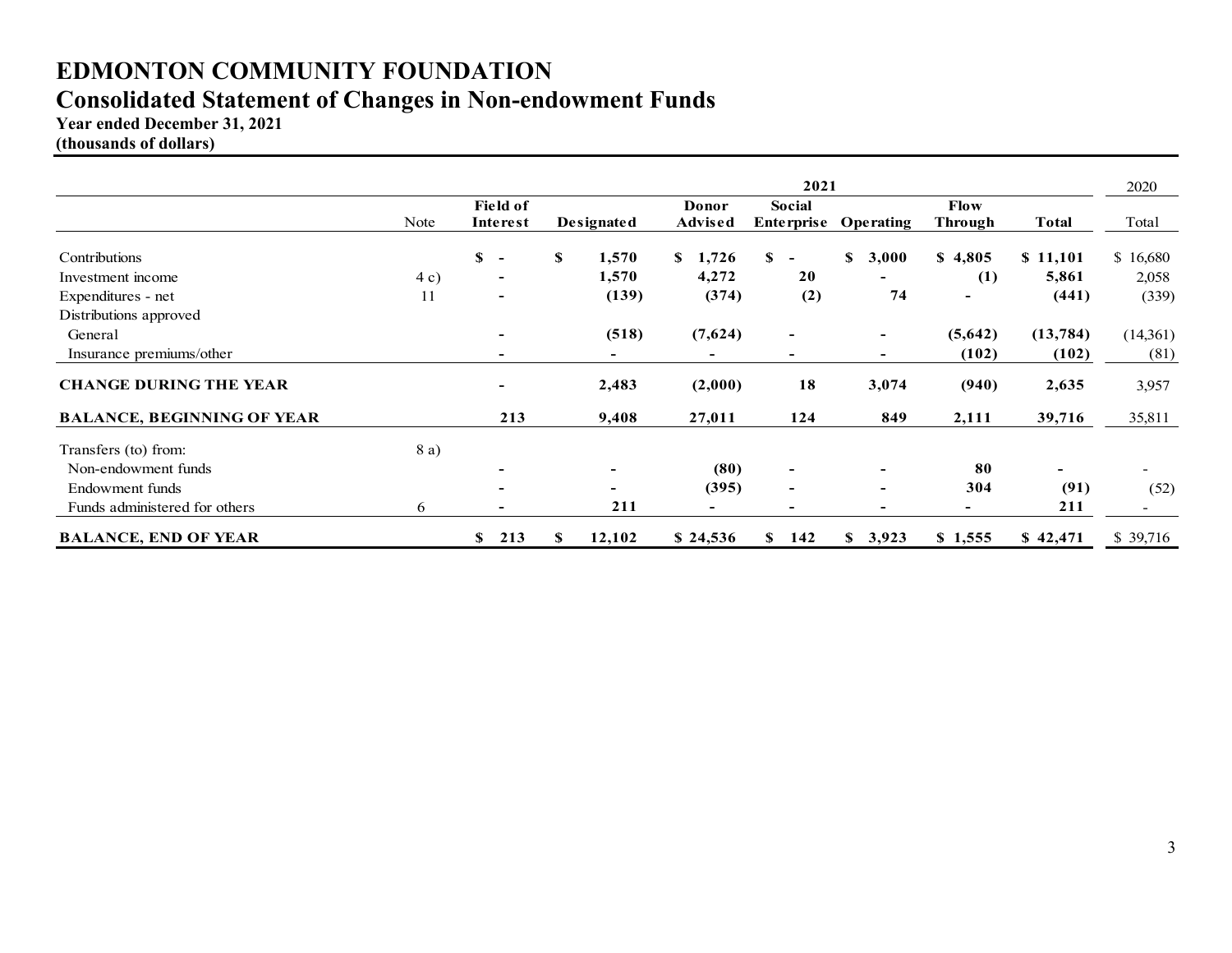### **EDMONTON COMMUNITY FOUNDATION Consolidated Statement of Cash Flow**

### **Year ended December 31, 2021 (thousands of dollars)**

|                                                             |    | 2021     |               | 2020      |
|-------------------------------------------------------------|----|----------|---------------|-----------|
|                                                             |    |          |               |           |
| Cash flows from operating activities                        |    |          |               |           |
| Contributions to funds administered for others              | \$ | 270      | <sup>\$</sup> | 1,164     |
| Contributions to endowment funds                            |    | 25,688   |               | 9,211     |
| Contributions to non-endowment funds                        |    | 9,184    |               | 15,642    |
| Investment income                                           |    | 13,695   |               | 4,947     |
| Distributions from funds administered for others            |    | (1,704)  |               | (665)     |
| Distributions from endowment funds                          |    | (22,002) |               | (21, 356) |
| Distributions from non-endowment funds                      |    | (6,590)  |               | (14, 467) |
| Expenditures - net                                          |    | (9,084)  |               | (8,061)   |
| Net cash generated (used) in operating activities           |    | 9,457    |               | (13,585)  |
| Cash flows from investing activities                        |    |          |               |           |
| Capital assets purchased                                    |    | (26)     |               | (22)      |
| Net cash provided from the purchase and sale of investments |    | (6, 569) |               | 15,767    |
| Net cash (used) generated in investing activities           |    | (6, 595) |               | 15,745    |
| <b>NET CHANGE IN CASH</b>                                   |    | 2,862    |               | 2,160     |
| CASH AND CASH EQUIVALENTS, BEGINNING OF YEAR                |    | 5,068    |               | 2,908     |
| CASH AND CASH EQUIVALENTS, END OF YEAR                      | S  | 7,930    | \$            | 5,068     |
| <b>SUPPLEMENTAL DISCLOSURE OF OPERATING CASH FLOWS</b>      |    |          |               |           |
| Non-cash contributions to endowment funds                   | \$ | 9,028    | $\mathbb{S}$  | 4,684     |
| Non-cash contributions to non-endowment funds               |    | 1,917    |               | 1,038     |
|                                                             |    | \$10,945 | \$            | 5,722     |

*The accompanying notes are an integral part of these consolidated financial statements*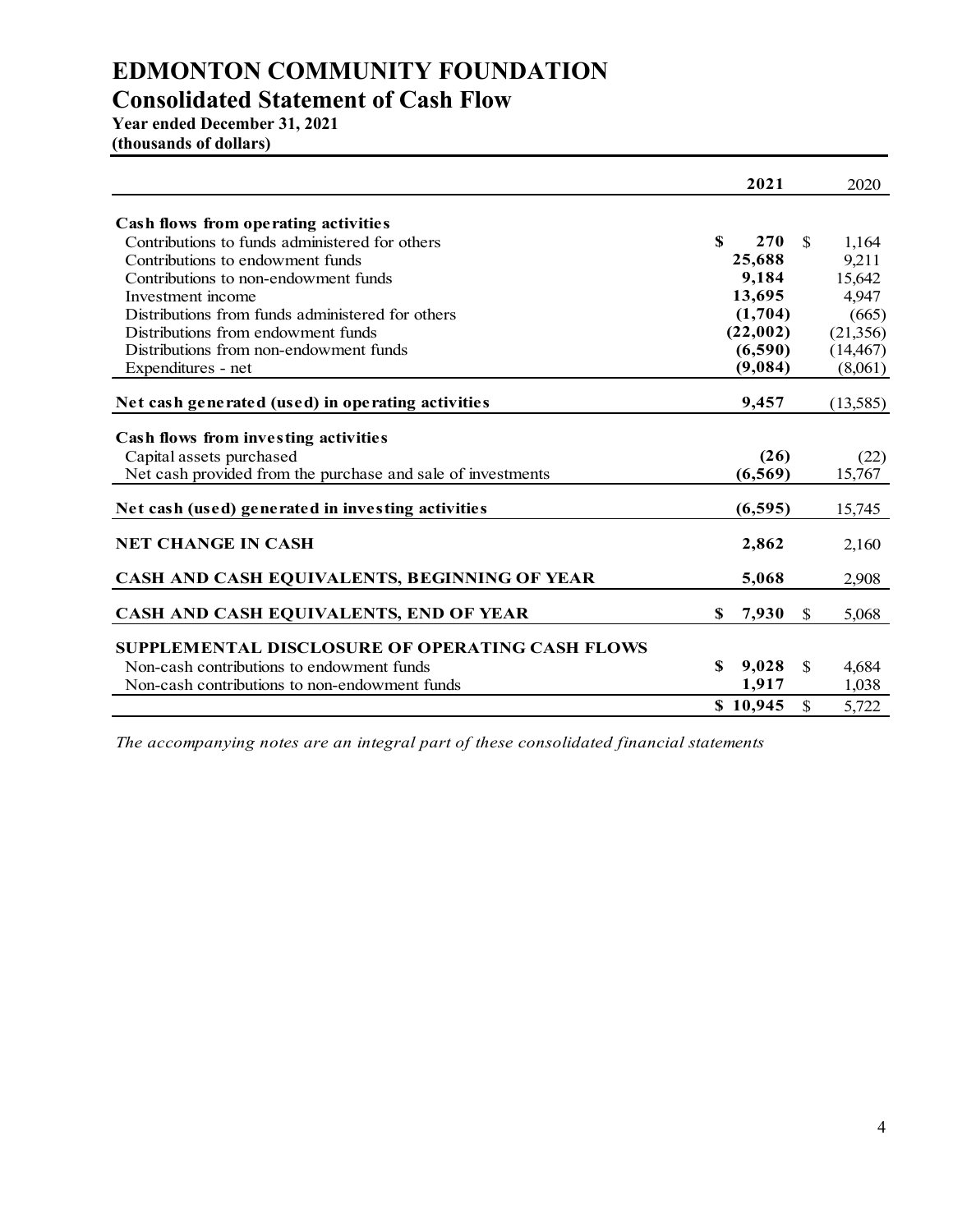#### **1. NATURE OF THE ORGANIZATION**

The Edmonton Community Foundation (the "Foundation") was created by the Edmonton Community Foundation Act, a special statute enacted by the Legislative Assembly of the Province of Alberta. The Foundation is a charitable public foundation registered under the Income Tax Act and, as such, is exempt from income taxes and able to issue donation receipts for income tax purposes.

The Foundation encourages and promotes philanthropy in the community, creates and manages a variety of funds to meet community needs and responds to emerging needs that come with changing times.

#### **2. ACCOUNTING POLICIES**

The Foundation's accounting policies set out below have been applied consistently to all periods presented in these consolidated financial statements and reflect the following policies:

#### *Basis of presentation*

These consolidated financial statements are prepared in accordance with Canadian accounting standards for not-for-profit organizations ("ASNPO") issued by the Accounting Standards Board of CPA Canada and set out in Part III of the CPA Canada Handbook.

The consolidated financial statements include the accounts of the Foundation and its beneficially owned entities: 1073122 Alberta Ltd., the Edmonton Community Foundation Investment Trust, the Edmonton Community Foundation Real Estate Investment Trust, the Edmonton Community Foundation Investment Trust (Local), Alberta Social Enterprise Venture Fund LP and the Alberta Social Enterprise Venture Fund Inc.

#### *Cash and cash equivalents*

Cash and cash equivalents include cash on hand, balances with banks and highly liquid temporary money market instruments, cashable without penalty after 29 days. Cash and cash equivalents exclude cash held in investments.

#### *Fund accounting*

The accounts of the Foundation are maintained in accordance with the principles of restricted fund accounting for contributions. The accounts have been segregated into endowment funds, nonendowment funds and a restricted fund as described in Notes 8 and 9.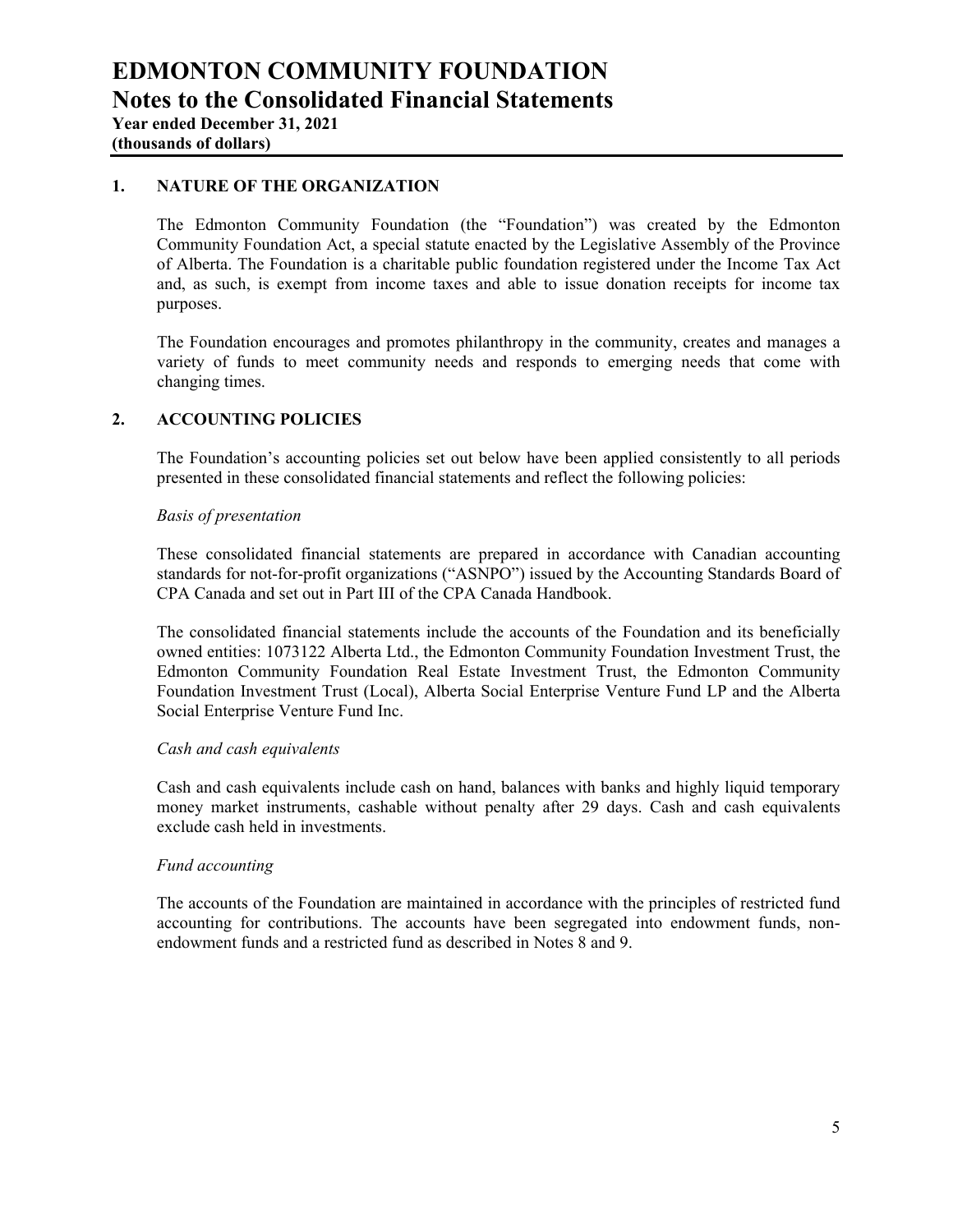**(thousands of dollars)** 

#### **2. ACCOUNTING POLICIES (continued)**

#### *Capital assets*

Capital assets are recorded at cost less accumulated amortization. Amortization is recorded on a straight-line basis over the estimated useful life of the related asset. Leasehold improvements are amortized on a straight-line basis over the term of the lease.

Estimated useful lives are as follows:

| Land Improvements      | 10 to 30 years |
|------------------------|----------------|
| <b>Building</b>        | 25 years       |
| Furniture & fixtures   | 10 years       |
| Office equipment       | 5 years        |
| Computer equipment     | 5 years        |
| Leasehold improvements | 5 years        |

When a capital asset no longer has any long-term service potential to the Foundation, the excess of its net carrying amount over any residual value is recognized as an expense in the appropriate fund.

#### *Revenue recognition*

Restricted contributions related to operations are recognized as revenue in the year in which the related expenses are incurred. All other restricted contributions are recognized as revenue of the appropriate endowment, non-endowment or restricted fund in the period of receipt.

Unrestricted contributions are recognized as revenue in the period of receipt in the operating nonendowment fund.

Investment income is comprised of interest, dividends, net rental income and realized and unrealized gains and losses, net of direct investment expenses. Dividend income is recognized based on the ex-dividend date, and interest income and real estate income are recognized on the accrual basis as earned. Since real estate income is based on fair value adjustments, a charge for depreciation and amortization is excluded from the determination of real estate income. Certain management and performance fees for externally-managed private equity are offset against investment income. Investment income is allocated to each fund proportionately, based on the fair value of each fund.

#### *Contributed services*

The Foundation is governed and supported by numerous volunteers. Contributed services are not reflected in these consolidated financial statements as determining their fair value is not practicable.

#### *Foreign exchange*

Investment transactions in foreign currencies are translated to Canadian dollars at the rate of exchange in effect at the date of the transaction. Investments held in foreign currencies are translated to Canadian dollars at the rate of exchange in effect at year-end. Foreign exchange gains or losses are recorded in investment income.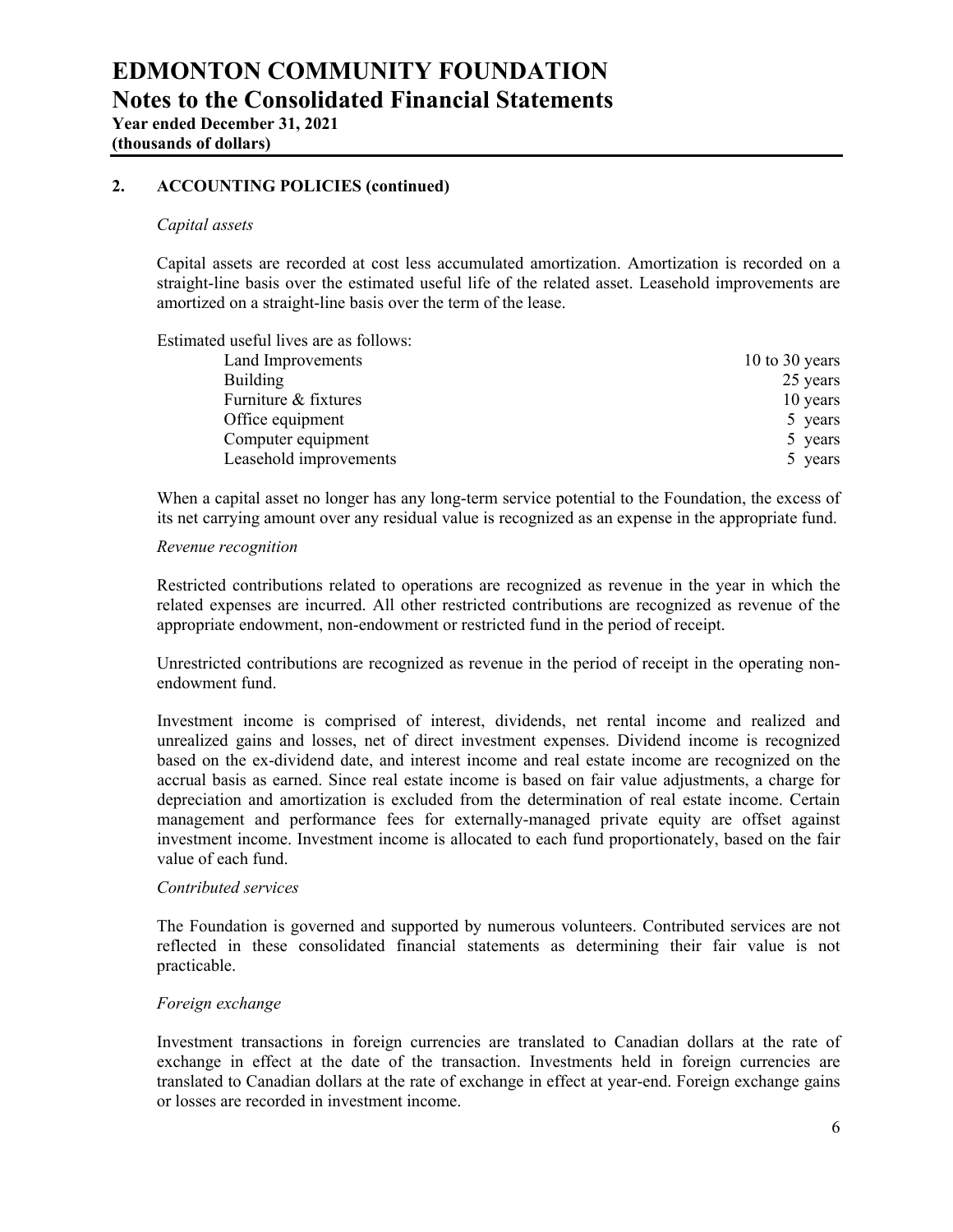#### **2. ACCOUNTING POLICIES (continued)**

#### *Financial instruments*

Financial assets include cash and cash equivalents, investments and amounts receivable. Cash and cash equivalents and amounts receivable are measured at amortized cost which approximates fair value due to the short term nature of the assets. Financial assets and financial liabilities are initially recognized at fair value when the Foundation becomes a party to the contractual provisions of the financial instrument.

Changes in the fair value of investments are recorded in the consolidated statements of changes in endowment funds, changes in non-endowment funds and changes in the restricted fund, and are presented as investment income. Purchases and sales of investments are recorded at the trade date. Transaction costs are expensed as incurred.

Publicly traded investments, comprised of money market funds, bonds, debentures, mortgage funds and equities, are recorded at fair value using quoted market values. Investments in core real estate are recorded at fair value as appraised at year-end using a direct comparison approach. Rental revenue earned on investments in real estate is recorded as investment income.

Investments in certain limited partnerships include private equity, infrastructure and real estate investments and represent the Foundation's pro rata interest in the net assets of the partnerships as at year-end.

Private equity and infrastructure investments are held through limited partnerships, or other appropriate legal structures. Fair value is determined based on carrying values and other relevant information reported by the investment managers using accepted valuation methods and adjusted for any transactions during the interim period up to the reporting date of these financial statements.

As at December 31, 2021, the Foundation had not designated any derivative financial instruments as hedges for accounting purposes.

Derivative financial instruments are required to be carried at fair value and are included in the consolidated statement of financial position in investments. Changes in the fair value of these derivative financial instruments are recorded in the consolidated statements of changes in endowment funds, changes in non-endowment funds and changes in the restricted fund, and presented as investment income. The fair value of foreign exchange forward contracts is determined based on valuations provided by the instrument managers. The foreign exchange forward contracts are not eligible for hedge accounting.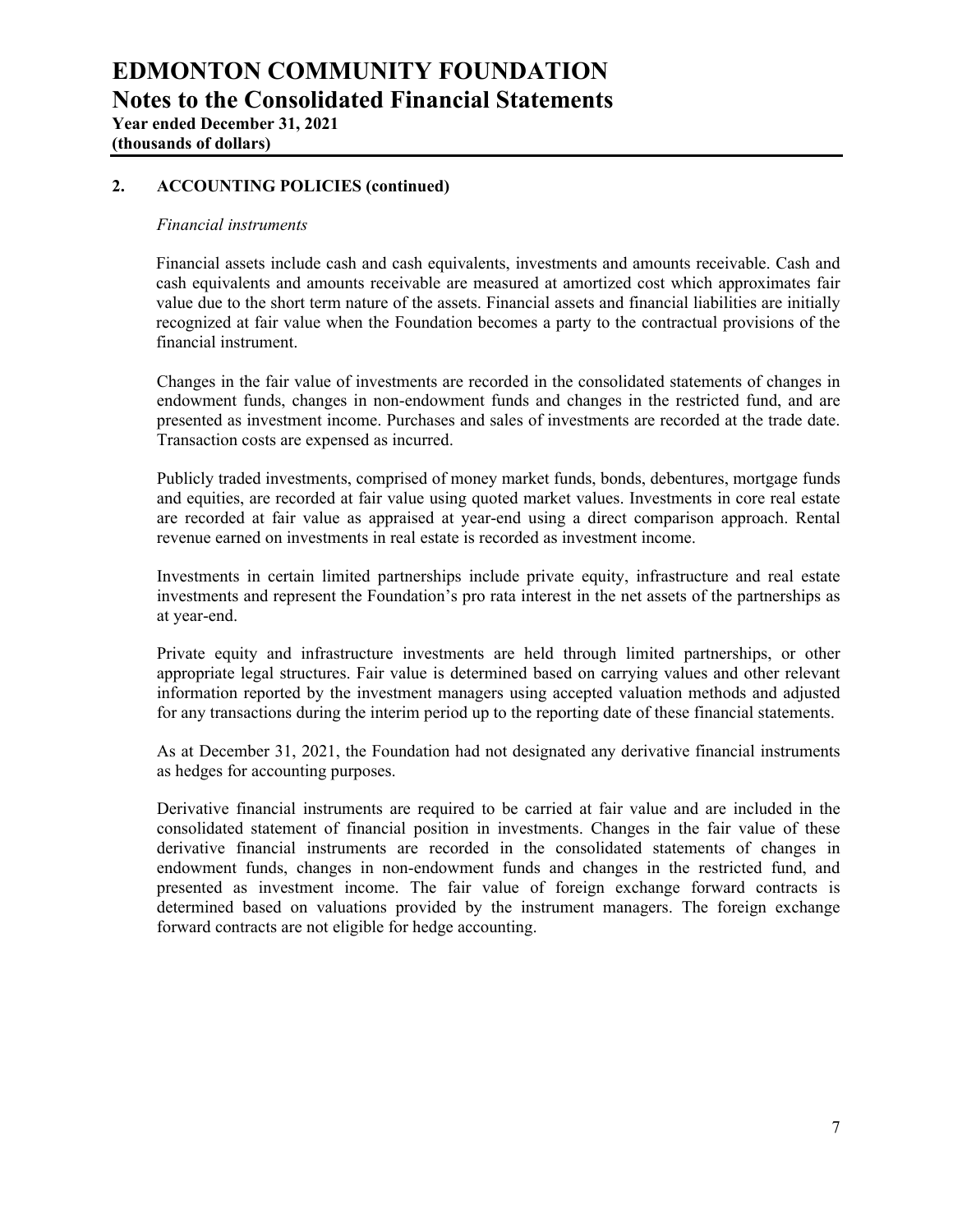### **EDMONTON COMMUNITY FOUNDATION Notes to the Consolidated Financial Statements**

**Year ended December 31, 2021 (thousands of dollars)** 

#### **2. ACCOUNTING POLICIES (continued)**

#### *Use of estimates*

The preparation of the consolidated financial statements in accordance with ASNPO requires management to make estimates and assumptions that affect the reported amounts of assets and liabilities and disclosure of contingent assets and liabilities at the date of the financial statements and income and expenses during the year. Key areas of estimation where management has made subjective judgments, often as a result of matters that are inherently uncertain, include those relating to useful life of capital assets and corresponding depreciation rates, fair values of investments, certain custodian and investment counsel fees, accrued liabilities for items where the invoice has not been received, accruals for investment income not yet received and disclosure of the amount of deferred gifts. Actual results could differ materially from those estimates.

#### **3. RISK MANAGEMENT**

In the normal course of operations, the Foundation is exposed to a variety of financial risks which are actively managed by the Foundation. The Foundation adheres to an Asset Management Plan ("Plan") and Investment Policies and Guidelines ("Policy") that outline the objectives to ensure that the Foundation's investments are managed effectively, prudently and in compliance with all applicable requirements. The Foundation's investment policy does not pertain to investments contributed to the Foundation by donors or contributions by donors with specific investment instructions until those investments or contributions are allocated to an investment manager subject to this policy.

The Plan and Policy are reviewed on a regular basis, along with the investment portfolio, to ensure all activities are in compliance. The Policy includes a list of permitted investments, restrictions on minimum and maximum amounts in each asset class, the maximum amounts of the fair value of the investment manager's holdings invested in the securities of a single issuer and the maximum amounts of non-Canadian investments, and it prescribes limits around the quality and concentration of the investment portfolio. Borrowing is not permitted. The Foundation may hold derivative financial, commodity or currency-related instruments in accordance with a program accepted in writing by the Investment Committee and approved by the Board.

The Foundation's exposure to and management of risk has not changed materially since December 31, 2020.

#### Market risk

Market risk is the risk that the fair value or future cash flows of the Foundation's financial instruments will fluctuate because of changes in market prices. Market risk comprises five types of risk: currency risk, interest rate risk, liquidity risk, credit risk and other price risk.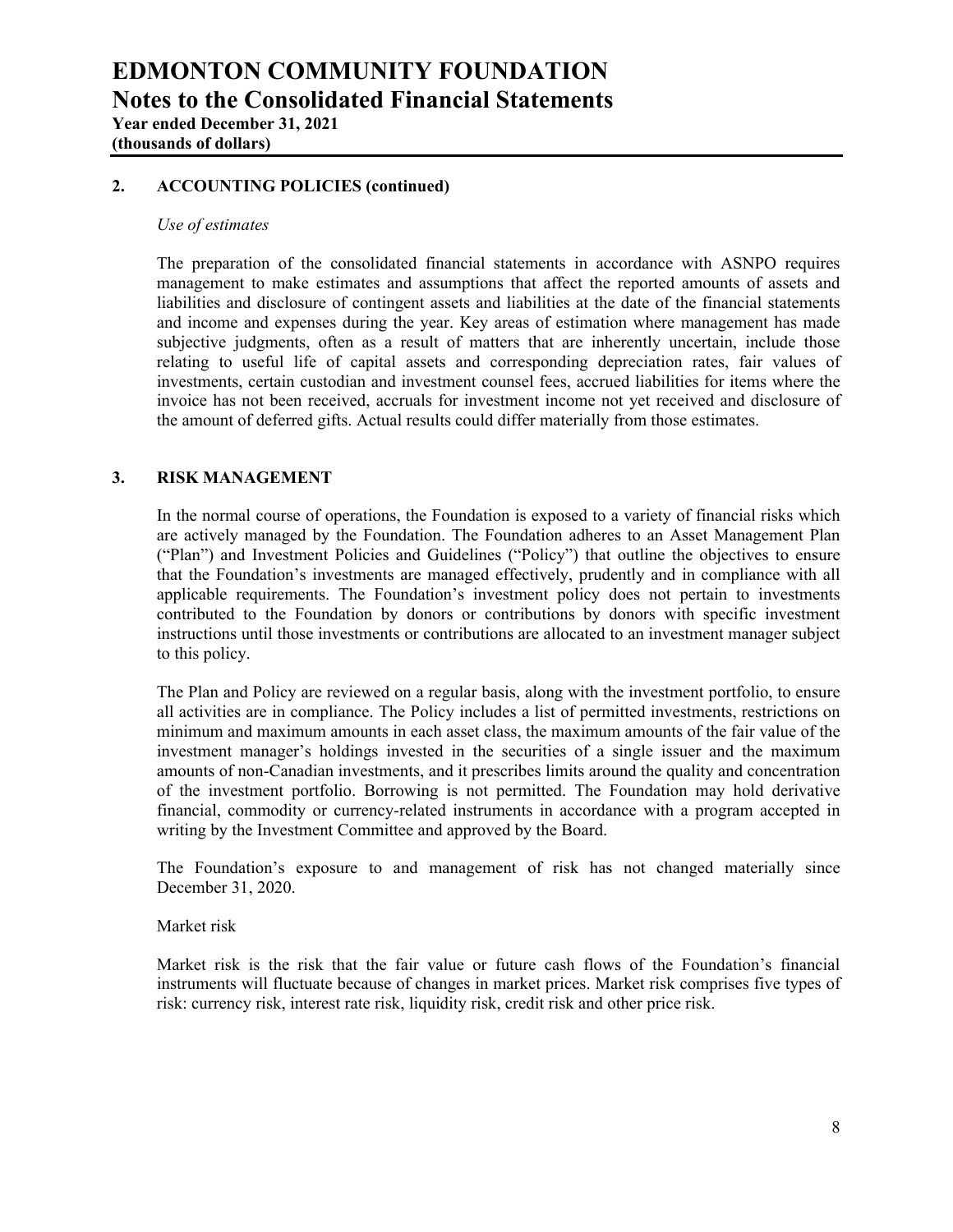#### **3. RISK MANAGEMENT (continued)**

#### a) Currency risk

Currency risk is the risk that the fair value or future cash flows of financial instruments denominated in currencies other than the functional currency of the Foundation will fluctuate due to changes in foreign exchange rates. The Foundation is directly exposed to currency risk on its foreign market equities and limited partnerships portfolio investments. Within the limited partnerships investments are various portfolio companies, of which some are denominated in functional currencies other than that of the limited partnership.

b) Interest rate risk

Interest rate risk is the risk that the fair value or future cash flows of a financial instrument will fluctuate because of changes in market interest rates. Interest rate risk arises when the Foundation invests in interest-bearing financial instruments. The Foundation is directly exposed to interest risk on its bonds, debentures, mortgages and loans receivable. The Foundation is indirectly exposed to interest rate risk on certain limited partnership investments that are comprised of both equity and debt instruments. The objective of the Foundation's investment policy is to control interest rate risk by managing its interest rate exposure.

c) Liquidity risk

Liquidity risk is the risk that the Foundation cannot meet a demand for cash or fund its obligations as they come due. Liquidity risk is managed as the majority of the Foundation's assets are in investments that are traded in an active market and can be readily liquidated. Liquidity is achieved by limiting the amount invested in closed-ended funds. In addition, the Foundation maintains a sufficient cash position to manage liquidity as per the cash management policy. The Foundation's contractual liabilities are all due within one year, with the exception of the following: investment commitments, future years' distributions and lease commitments as set out in Note 7.

d) Credit risk

Credit risk is the potential for financial loss should a counterparty in a transaction fail to meet its obligations. The Foundation's investments in short-term investments, bonds, debentures and mortgage funds are subject to credit risk. The maximum exposure to credit risk on these financial instruments is their carrying value. The fair value of debt investments included in limited partnerships' portfolios includes consideration of the creditworthiness of the portfolio company, and accordingly, represents the maximum credit risk exposure to the Foundation. The investment policy of the Foundation mandates that fixed income portfolios are expected to have credit quality substantially like that of the index to which they are benchmarked. For example, any mandate that is benchmarked to the FTSE TMX Canada Universe Overall Index is expected to be made up of investment grade securities in proportions roughly like that of the index.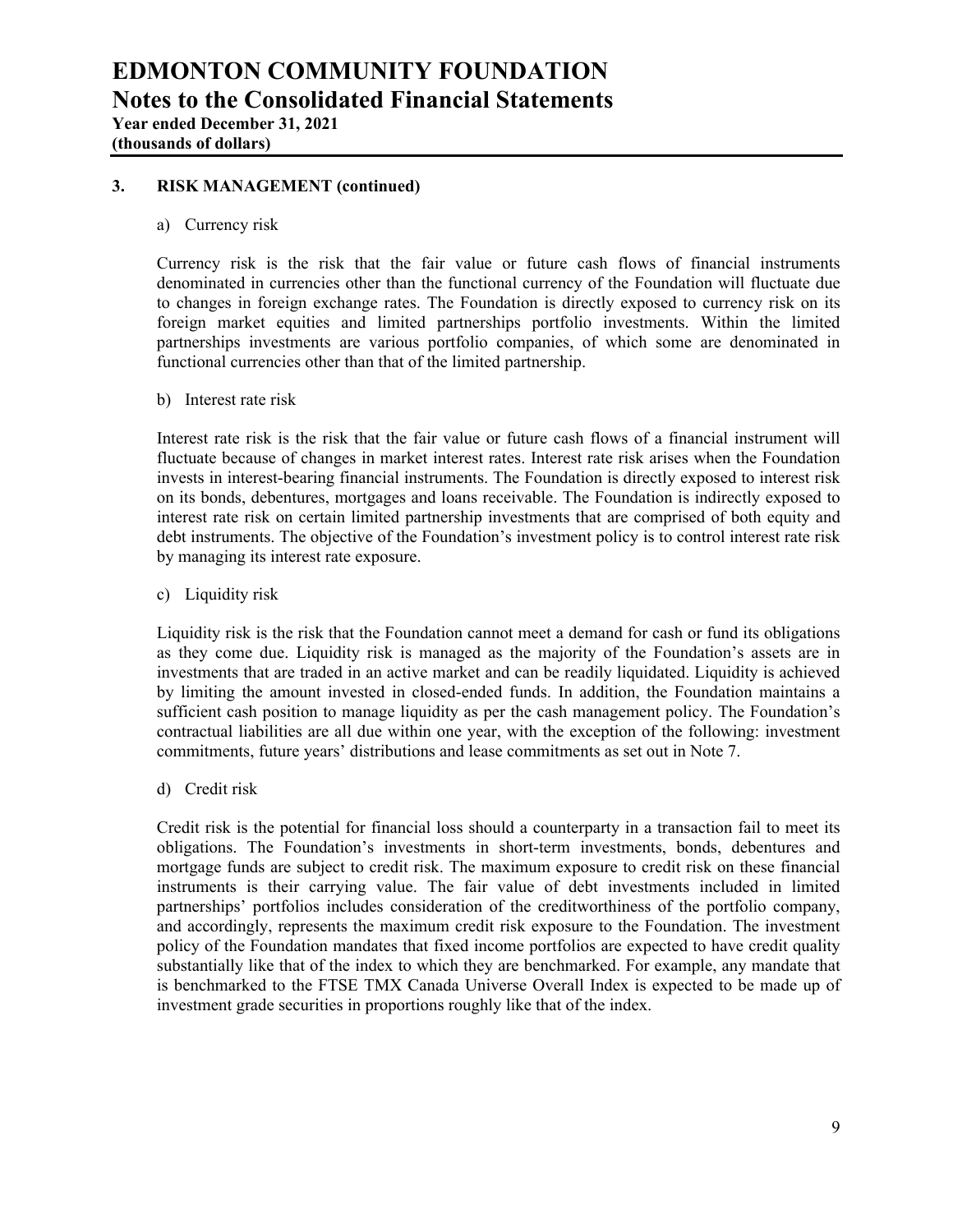### **EDMONTON COMMUNITY FOUNDATION Notes to the Consolidated Financial Statements**

**Year ended December 31, 2021 (thousands of dollars)** 

#### **3. RISK MANAGEMENT (continued)**

#### d) Credit risk (continued)

The investment manager will be entirely responsible for establishing the credit-worthiness of issuers. A cumulative level of defaults that is, in the judgement of the Committee, excessive will result in a formal review of that manager that may lead to the manager's dismissal. The investment policy also mandates that short-term investments will have a minimum credit rating of R-1 or its equivalent when purchased. The Foundation monitors its credit risk policies on a regular basis.

Management periodically assesses the loans held directly, and in situations where, for economic or legal reasons related to a borrower's financial condition, The Foundation's management may, grant a concession for other than an insignificant period of time and/or may alter the original repayment terms to assist the borrowers with cash management and liquidity timing issues.

#### e) Other price risk

Other price risk is the risk that the fair value or future cash flows of a financial instrument will fluctuate because of changes in market prices. The Foundation is exposed to price risk on its investments in common equities and on the portion of the limited partnerships portfolio invested in equities. The objective of the Foundation's investment policy is to control equity price risk by maintaining a portfolio which is diversified across geographic and industry sectors. The geographic breakdown of the Foundations equity investments are detailed in the table below:

|                          | 2021         | 2020      |
|--------------------------|--------------|-----------|
| Canada                   | $17.9\%$     | $17.5\%$  |
| United States of America | <b>39.3%</b> | 35.7%     |
| International            | 42.8%        | 46.8%     |
| Total                    | $100.0\%$    | $100.0\%$ |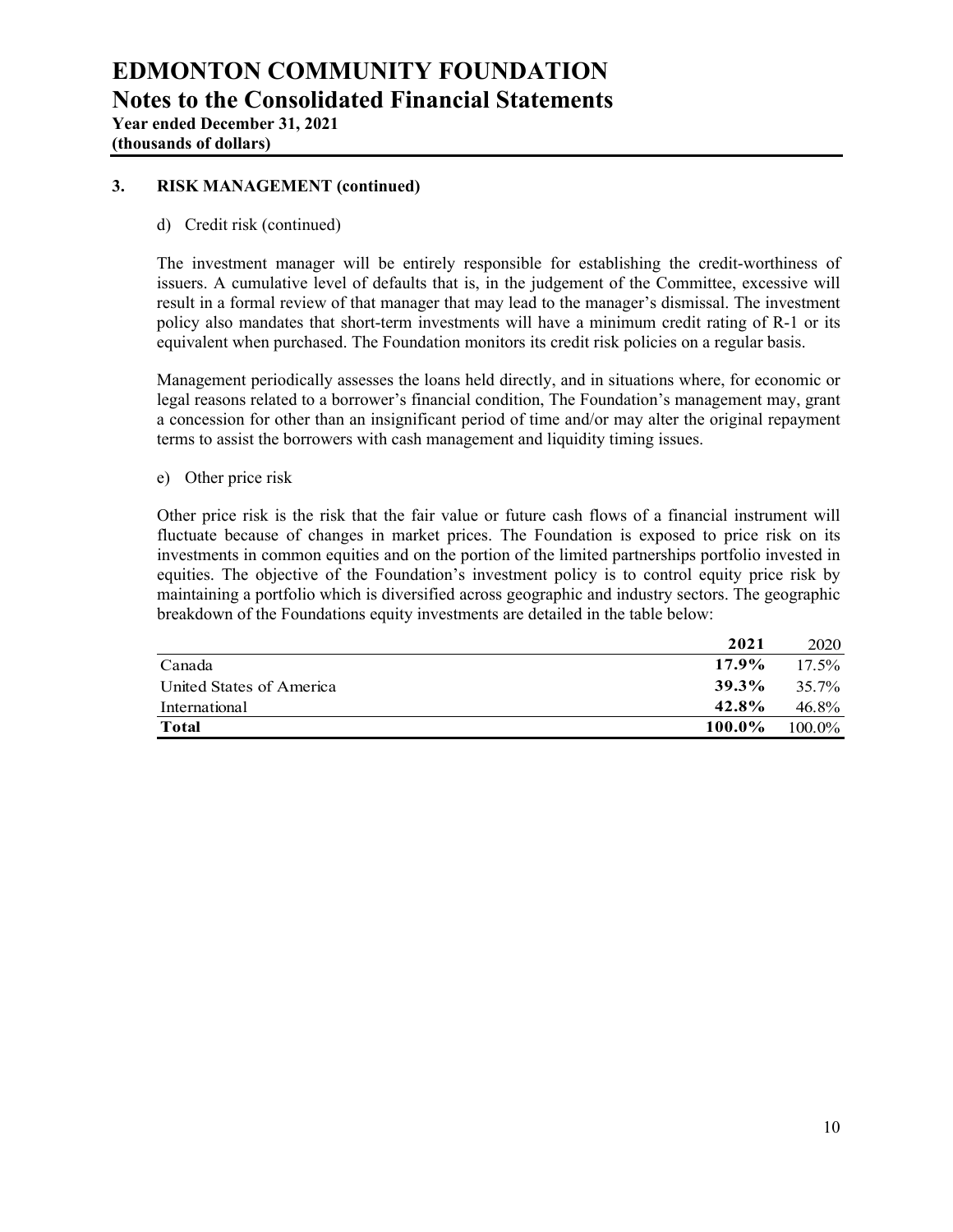#### **4. INVESTMENTS**

#### *a) Other Trust Fund investments*

Certain endowment funds are held outside of the Consolidated Trust Fund. They are either governed under separate policies until those investments are allocated to an investment manager subject to the Consolidated Trust Fund policy or are administered under a specific program based on the agreements with the donors.

|                                                             | 2021     | 2020      |
|-------------------------------------------------------------|----------|-----------|
| <b>Other Trust Fund investments</b><br>Bonds and debentures | 388<br>S | -S<br>145 |
| Real Estate                                                 | 465      | 479       |
| Equities                                                    |          |           |
| Canada                                                      | 275      | 203       |
| <b>United States</b>                                        | 765      | 577       |
| International                                               | 739      | 553       |
|                                                             | 1,779    | 1,333     |
|                                                             | \$2,632  | 1,957     |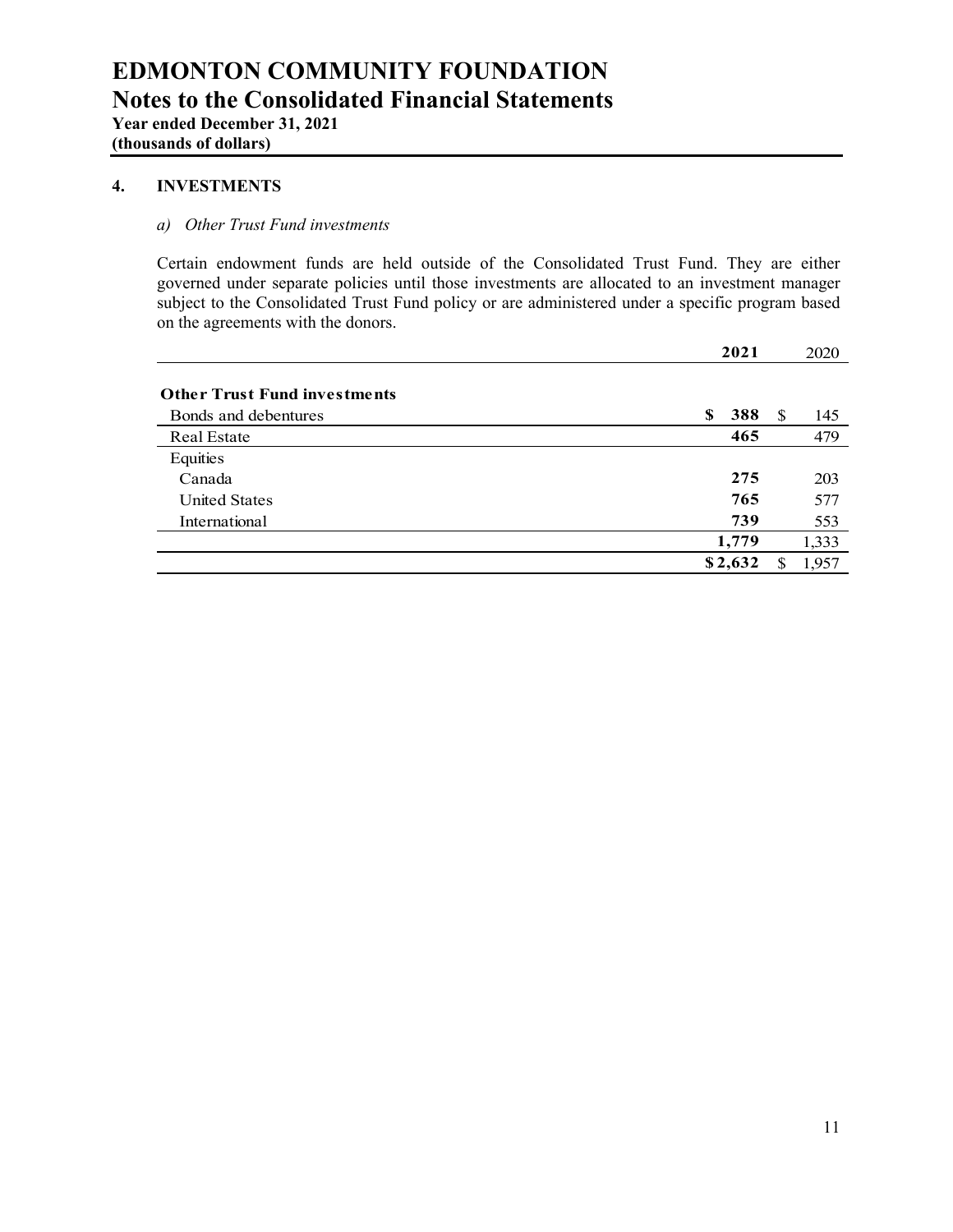#### **4. INVESTMENTS (continued)**

#### *b) Consolidated Trust Fund investments*

The Foundation holds most of the endowment and non-endowment funds (excluding flow-through funds) and all funds administered for others within the Consolidated Trust Fund which is subject to the Foundation's Asset Management Plan and Investment Policies and Guidelines as discussed in Note 3.

|                                                      | 2021         | 2020         |
|------------------------------------------------------|--------------|--------------|
|                                                      |              |              |
| <b>Consolidated Trust Fund investments</b>           |              |              |
| Cash on account                                      | 10,123<br>\$ | \$.<br>8,629 |
| Money market funds                                   | 3,891        | 2,988        |
|                                                      | 14,014       | 11,617       |
| Bonds and debentures                                 |              |              |
| Government of Canada                                 | 7,257        | 5,716        |
| Provincial governments                               | 12,308       | 12,022       |
| Municipal governments - Canada                       | 358          | 320          |
| Corporate debt - Canada                              | 54,905       | 44,624       |
| Corporate debt - United States of America            | 17,270       | 16,970       |
| Corporate debt - International                       | 13,164       | 14,576       |
|                                                      | 105,262      | 94,228       |
| Mortgage funds                                       | 45,034       | 47,014       |
| Infrastructure - including limited partnership       | 33,550       | 34,970       |
| Real estate- including limited partnership           | 56,217       | 44,364       |
| Equities                                             |              |              |
| Canada                                               | 90,668       | 73,488       |
| Canada - private equity limited partnerships         | 630          |              |
| <b>United States</b>                                 | 139,111      | 110,946      |
| United States - private equity limited partnerships  | 60,596       | 38,846       |
| International                                        | 197,726      | 183,562      |
| International - private equity limited partnerships  | 19,734       | 13,554       |
|                                                      | 508,465      | 420,396      |
| <b>Total Consolidated Trust Fund investments</b>     | 762,542      | 652,589      |
| Total Other Trust Fund investments (brought forward) | 2,632        | 1,957        |
| <b>Total investments</b>                             | \$765,174    | \$654,546    |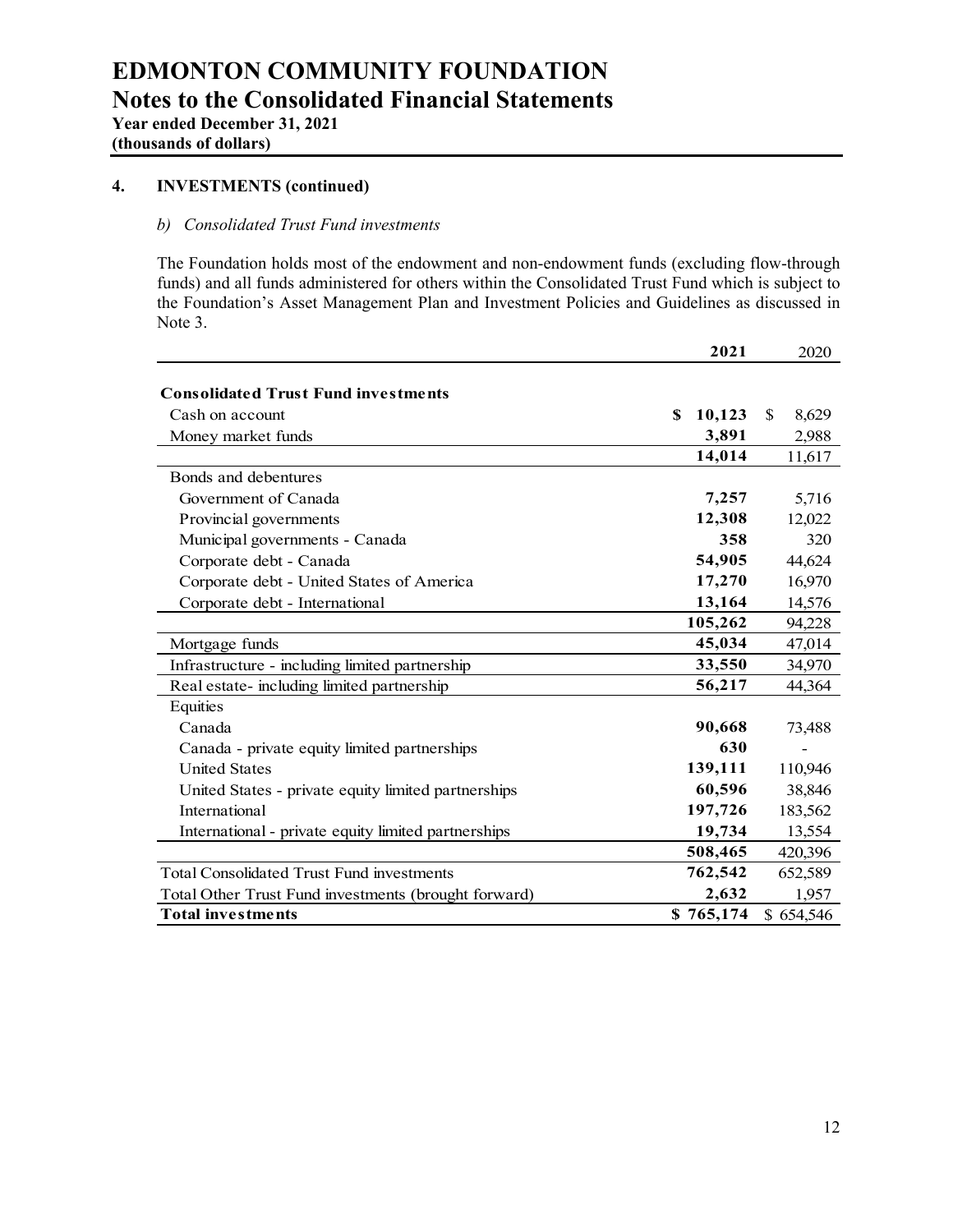#### **4. INVESTMENTS (continued)**

The underlying purpose of the Foundation's Consolidated Trust Fund investments is to support endowment, non-endowment, restricted and administered funds. Endowment, non-endowment and restricted funds are expected to be held for the long term. Administered funds may be withdrawn by the charitable organization at any time with appropriate notice. The majority of the Foundation's investments are highly liquid and publicly traded. As a result, the Foundation may buy or sell investments to improve investment returns or to meet obligations as they come due.

#### *c) Investment income*

Investment income earned is comprised of:

|                                                       | Note |   | 2021     |      | 2020    |
|-------------------------------------------------------|------|---|----------|------|---------|
|                                                       |      |   |          |      |         |
| Unrealized gains                                      |      | S | 70,779   | -8   | 32,884  |
| Realized gains (losses)                               |      |   | 22,391   |      | (3,730) |
| Interest                                              |      |   | 5,980    |      | 3,540   |
| <b>Dividends</b>                                      |      |   | 5,665    |      | 2,188   |
| Rental                                                |      |   | 5,569    |      | 5,633   |
| Direct fund expenses                                  |      |   | (170)    |      | (125)   |
| Direct investment expenses                            |      |   | (3, 405) |      | (3,461) |
| <b>Total investment income</b>                        |      | S | 106,809  | - \$ | 36,929  |
|                                                       |      |   |          |      |         |
| Reported as investment income to the following funds: |      |   |          |      |         |
| Endowment                                             |      | S | 96,946   | - \$ | 33,286  |
| Non-endowment                                         |      |   | 5,861    |      | 2,058   |
| Funds administered for others                         | 6    |   | 4,002    |      | 1,585   |
| <b>Total investment income</b>                        |      | S | 106,809  | \$.  | 36,929  |

#### *d) Accounts payable and accrued liabilities*

Included in accounts payable and accrued liabilities is \$6,198 (2020 - \$NIL) that relates to nonendowed funds being moved to another charity. Subsequent to year-end, this amount was paid out of cash held in the portfolio.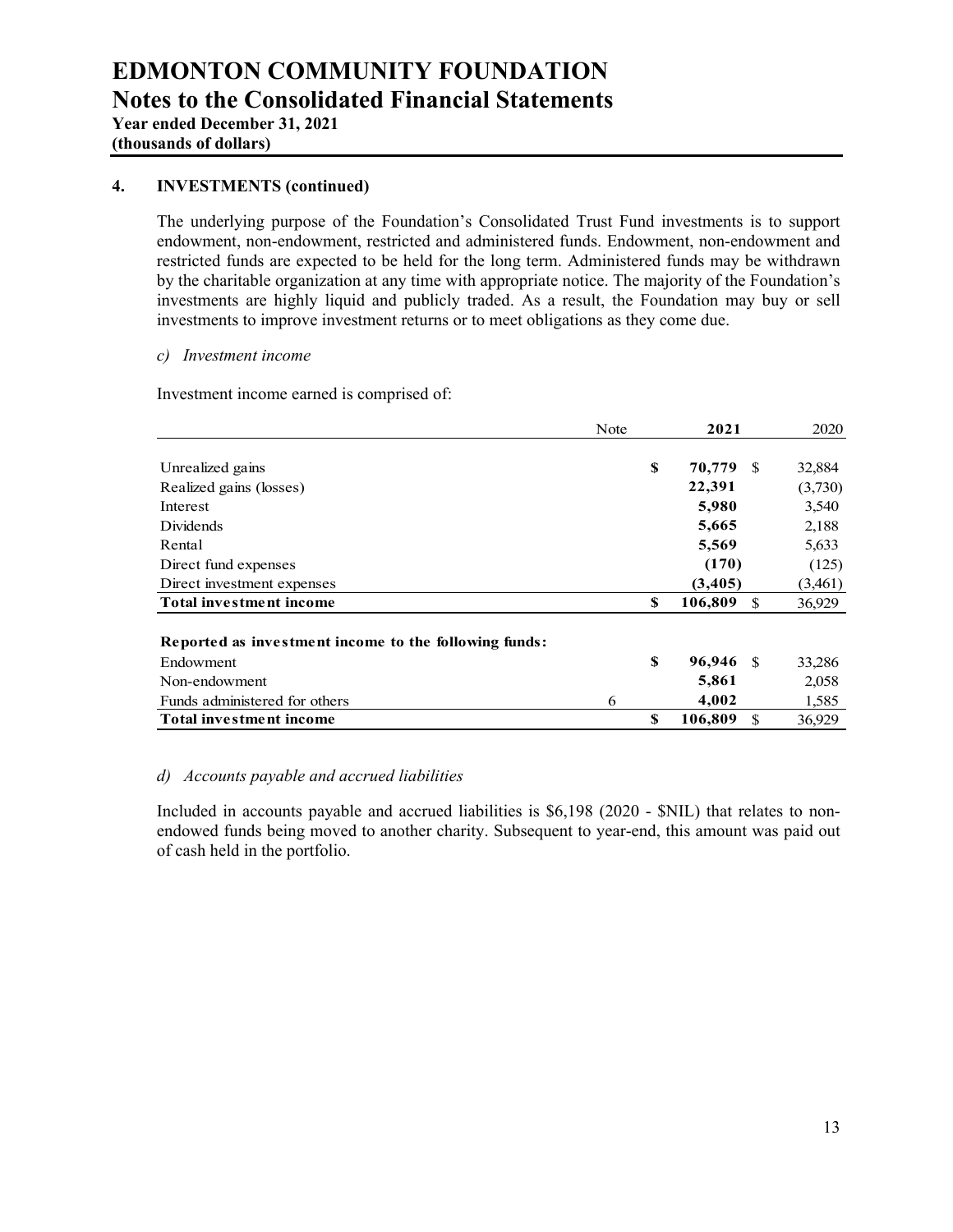### **EDMONTON COMMUNITY FOUNDATION Notes to the Consolidated Financial Statements**

**Year ended December 31, 2021 (thousands of dollars)** 

#### **5. CAPITAL ASSETS**

|                                         |    |                        |               | <b>Unrestricted Capital Assets</b> |               |     |      |                                           |     |      | <b>Restricted Capital Assets</b> |              |                            |                      |             |     |              |
|-----------------------------------------|----|------------------------|---------------|------------------------------------|---------------|-----|------|-------------------------------------------|-----|------|----------------------------------|--------------|----------------------------|----------------------|-------------|-----|--------------|
|                                         |    | <b>Furniture &amp;</b> |               | Office Computer                    |               |     |      | <b>Lease hold</b>                         |     | Land |                                  |              |                            |                      |             |     |              |
|                                         |    | <b>fixtures</b>        |               |                                    |               |     |      | equipment equipment improvements Subtotal |     |      |                                  |              | Land improvements Building |                      | Subtotal    |     | Total        |
| Cost                                    |    |                        |               |                                    |               |     |      |                                           |     |      |                                  |              |                            |                      |             |     |              |
| Beginning balance January 1, 2020       | S. | 240                    | <sup>\$</sup> | 90                                 | \$            | 368 | - \$ | 104                                       | \$. | 802  | \$4,547                          | <sup>S</sup> | 219                        | \$5,836              | \$10,602    |     | \$11,404     |
| Additions                               |    |                        |               |                                    |               | 22  |      | $\overline{\phantom{0}}$                  |     | 22   | $\overline{\phantom{a}}$         |              | $\overline{\phantom{0}}$   |                      |             |     | 22           |
| Ending balance December 31, 2020        |    | 240                    |               | 90                                 |               | 390 |      | 104                                       |     | 824  | 4,547                            |              | 219                        | 5,836                | 10,602      |     | 11,426       |
| Additions                               |    |                        |               |                                    |               | 14  |      |                                           |     | 14   |                                  |              |                            | 12                   |             | 12  | 26           |
| Ending balance December 31, 2021        | S. | 240                    | -S            | 90                                 | S             | 404 | - \$ | 104                                       | Ъ.  | 838  | \$4,547                          | -SS          | 219                        | \$5,848              | \$10,614    |     | \$11,452     |
| <b>Accumulated amortization</b>         |    |                        |               |                                    |               |     |      |                                           |     |      |                                  |              |                            |                      |             |     |              |
| Beginning balance January 1, 2020       | S. | 151                    | -S            | 71                                 | <sup>\$</sup> | 291 | - \$ | 100                                       | \$  | 613  |                                  | \$           | 51                         | <sup>\$</sup><br>951 | 1,002<br>-S |     | -S<br>1,615  |
| Amortization                            |    | 15                     |               | 14                                 |               | 15  |      |                                           |     | 46   |                                  |              | 13                         | 233                  |             | 246 | 292          |
| Ending balance December 31, 2020        |    | 166                    |               | 85                                 |               | 306 |      | 102                                       |     | 659  |                                  |              | 64                         | 1,184                | 1,248       |     | 1,907        |
| Amortization                            |    | 15                     |               | 3                                  |               | 26  |      | 2                                         |     | 46   |                                  |              | 12                         | 233                  |             | 245 | 291          |
| <b>Ending balance December 31, 2021</b> | S  | 181                    | <b>S</b>      | 88                                 | S             | 332 | -S   | 104                                       | Ъ.  | 705  |                                  | \$           | 76                         | \$1,417              | \$1,493     |     | 2,198<br>SS. |
| Carrying amounts                        |    |                        |               |                                    |               |     |      |                                           |     |      |                                  |              |                            |                      |             |     |              |
| At December 31, 2020                    |    | 74                     |               |                                    |               | 84  |      |                                           |     | 165  | 4,547                            |              | 155                        | 4,652                | 9,354       |     | 9,519        |
| <b>At December 31, 2021</b>             |    | 59                     |               |                                    |               | 72  |      |                                           |     | 133  | 4,547                            |              | 143                        | 4,431                | 9,121       |     | 9,254        |

The land, land improvements and building are controlled by the Foundation but are restricted assets of the Endowment and Restricted Funds.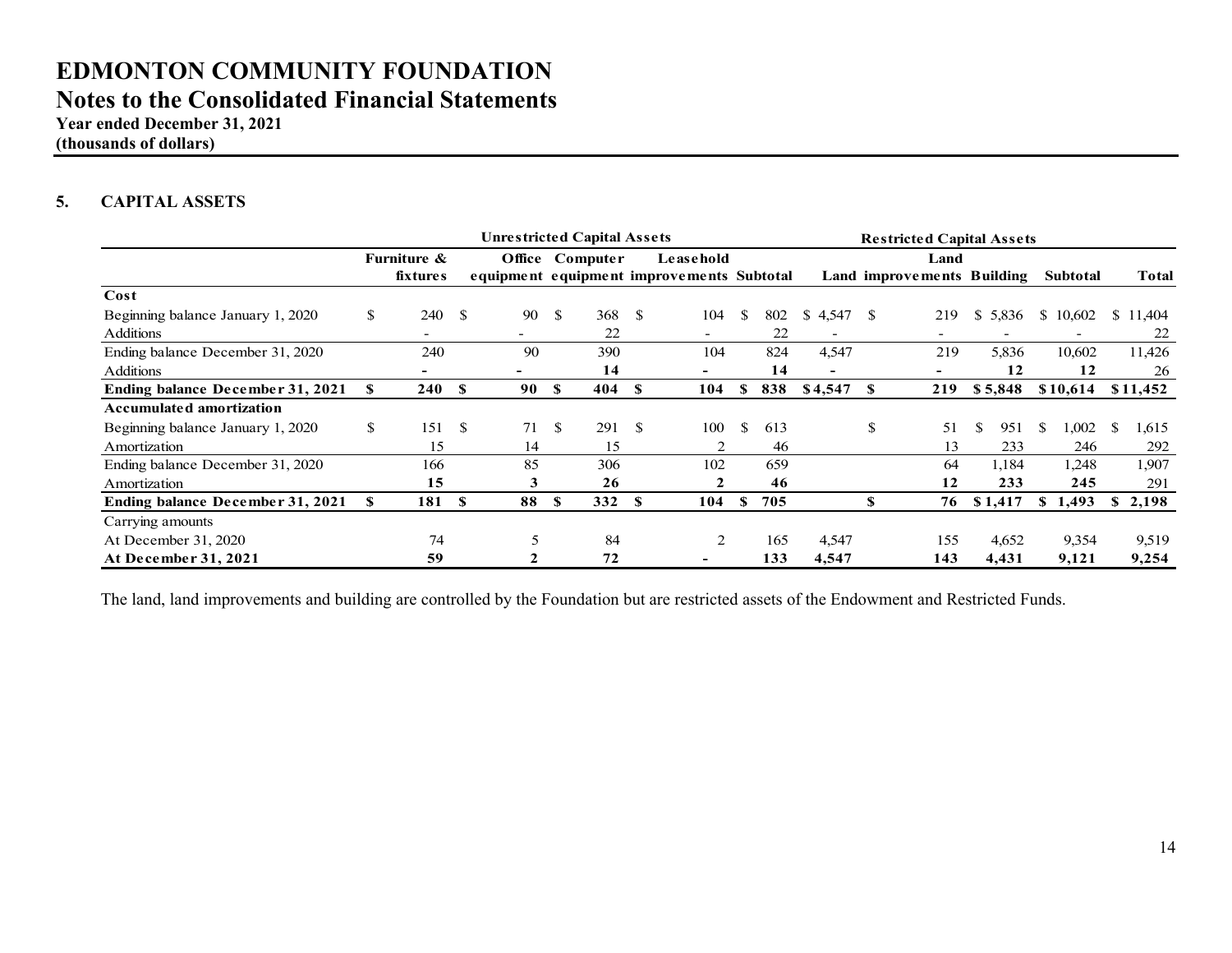#### **6. FUNDS ADMINISTERED FOR OTHERS**

These funds belong to other charitable organizations and are pooled for investment purposes with the Foundation's endowment and non-endowment funds. Accordingly, these consolidated financial statements include assets administered for other charitable organizations with a corresponding liability comprised of the following:

|                                  | <b>Note</b> | 2021     | 2020         |
|----------------------------------|-------------|----------|--------------|
| Contributions                    |             | S<br>270 | 1,164<br>S   |
| Investment income                | 4 c)        | 4,002    | 1,585        |
| Administrative fees              | 11          | (280)    | (283)        |
| <b>Distributions</b>             |             | (1,704)  | (665)        |
| Transfers to endowment funds     |             | (3,159)  | (57)         |
| Transfers to non-endowment funds |             | (211)    |              |
| Change during the year           |             | (1,082)  | 1,744        |
| Balance, beginning of year       |             | 28,883   | 27,139       |
| Balance, end of year             |             | \$27,801 | 28,883<br>S. |

#### **7. COMMITMENTS**

The Foundation has unfunded investment commitments related to the limited partnerships denominated in multiple currencies. The amount in the invested currency and that amount translated into Canadian dollars is in the following table:

|                                      |    |          | 2021             |                               | 2020 |                  |                 |                          |  |
|--------------------------------------|----|----------|------------------|-------------------------------|------|------------------|-----------------|--------------------------|--|
|                                      |    |          | Translated into  |                               |      |                  | Translated into |                          |  |
| <b>Unfunded Euro commitments</b>     |    |          |                  | Euro Canadian dollars         |      |                  |                 | Euro Canadian dollars    |  |
| Private equity                       | €  | 246      | S                | 354                           | €    | 246              | <b>S</b>        | 384                      |  |
|                                      |    |          |                  | Translated into               |      | U.S.             |                 | Translated into          |  |
| Unfunded U.S. dollar commitments     |    |          |                  | U.S. Dollars Canadian dollars |      |                  |                 | Dollars Canadian dollars |  |
| Private equity                       | \$ | 7,576 \$ |                  | 9,570                         |      | \$22,551         | <sup>\$</sup>   | 28,731                   |  |
| Infrastructure                       |    | 5,751    |                  | 7,264                         |      | 7,902            |                 | 10,068                   |  |
|                                      | S  | 13,327   | S                | 16,834                        |      | \$ 30,453        | <sup>\$</sup>   | 38,799                   |  |
| Unfunded Canadian dollar commitments |    |          | Canadian dollars |                               |      | Canadian dollars |                 |                          |  |
| Infrastructure                       |    |          | S                |                               |      |                  | \$              | 439                      |  |
| Private equity                       |    |          |                  | 743                           |      |                  |                 | 1,500                    |  |
| <b>Real Estate</b>                   |    |          |                  | ٠                             |      |                  |                 | 3,400                    |  |
|                                      |    |          | S                | 743                           |      |                  | \$              | 5,339                    |  |
| <b>Total investment commitments</b>  |    |          | S                | 17,931                        |      |                  | \$              | 44,522                   |  |

The Foundation has approved at December 31, 2021, approximately \$12,964 (2020 - \$7,041) for distribution from future years' income attributable to the endowment and non-endowment funds.

The Foundation has guaranteed \$2,000 of \$6,000 credit facility held by an unrelated charity. As of December 31, 2021, \$1,220 (2020 - \$40) of the credit facility was used and no claims against the guarantee have been made.

Subsequent to year end, the Foundation has committed \$20,000 U.S. dollars (\$25,263 Canadian dollars) to a private equity limited partnership investment.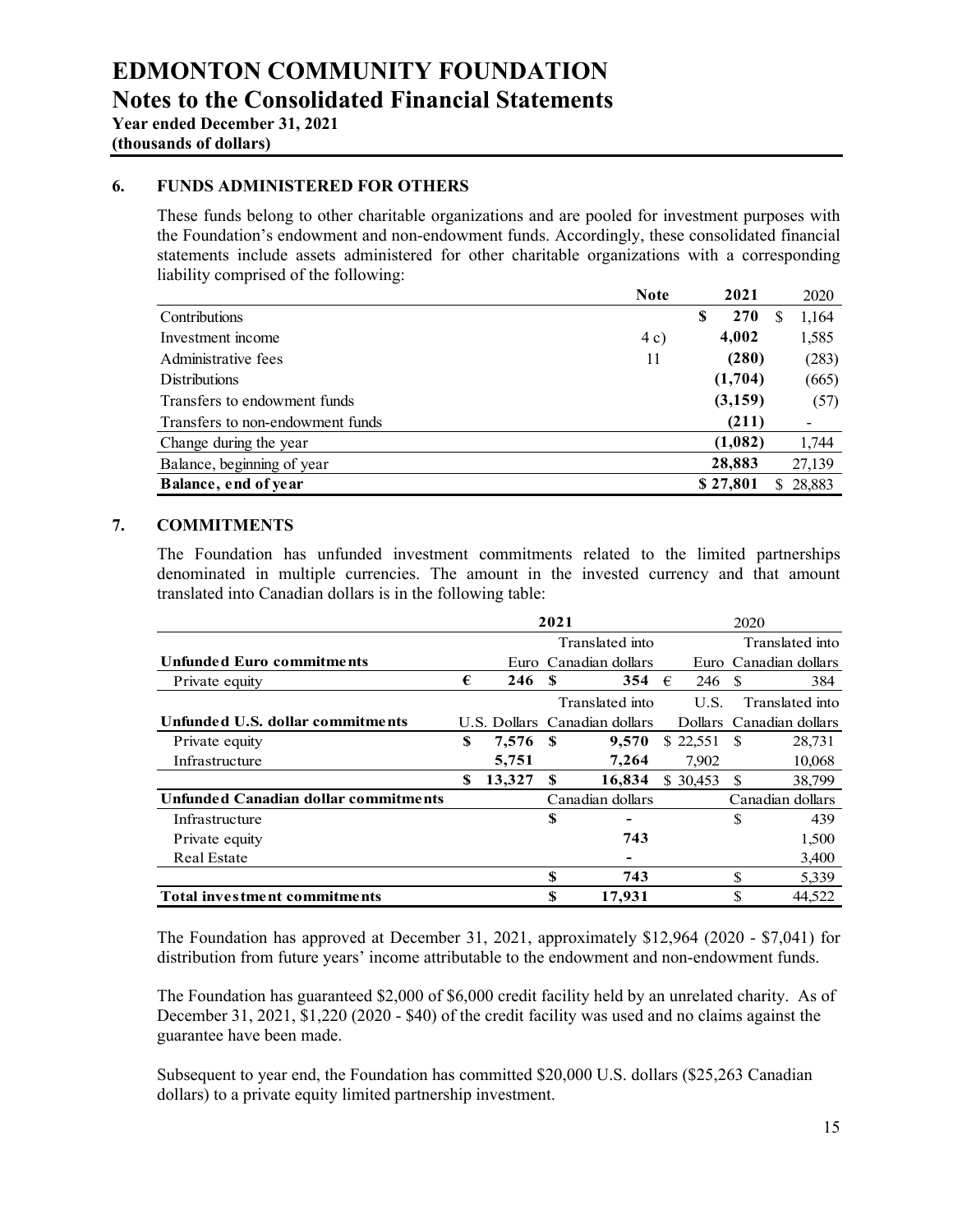#### **8. ENDOWMENT AND NON-ENDOWMENT FUNDS**

Endowment funds, comprised of permanent contributions and attributed cumulative net growth, are administered in accordance with the objectives established by the donor.

Within endowment funds are transferable endowment funds of \$9,174 (2020 - \$7,394). These funds are held by the Foundation under agreements with two Alberta based community foundations. These funds are permanently endowed and are an asset of the Foundation until the community foundations request a transfer of the funds and the terms set out in the endowment agreement are met.

Non-endowment funds, comprised of externally restricted contributions and attributed cumulative net growth, are not required to be maintained in perpetuity.

On an annual basis, the Foundation distributes a portion of the fair value of each fund and capitalizes growth in excess of the distributions. Generally, this results in a net increase in each fund from year to year. Decreases in endowment funds may occur during the year when distributions exceed the growth for the period. In such cases, the decreases are applied to reduce the cumulative capitalized growth in excess of fund distributions. The Foundation monitors the extent of distributions on an ongoing basis, giving consideration to current and expected investment returns.

Restrictions relating to the distributions from endowment and non-endowment funds are described below:

#### *Community*

Donors indicate that distributions are to be made according to the Foundation's general distribution policies and guidelines, primarily in response to applications received from community agencies.

#### *Field of interest*

Donor agreements indicate the area(s) of special interest for support.

#### *Scholarships, bursaries and awards*

Scholarships, bursaries and awards are granted to students for a wide range of continuing education opportunities.

#### *Designated*

Donors indicate one or more specific charities for support.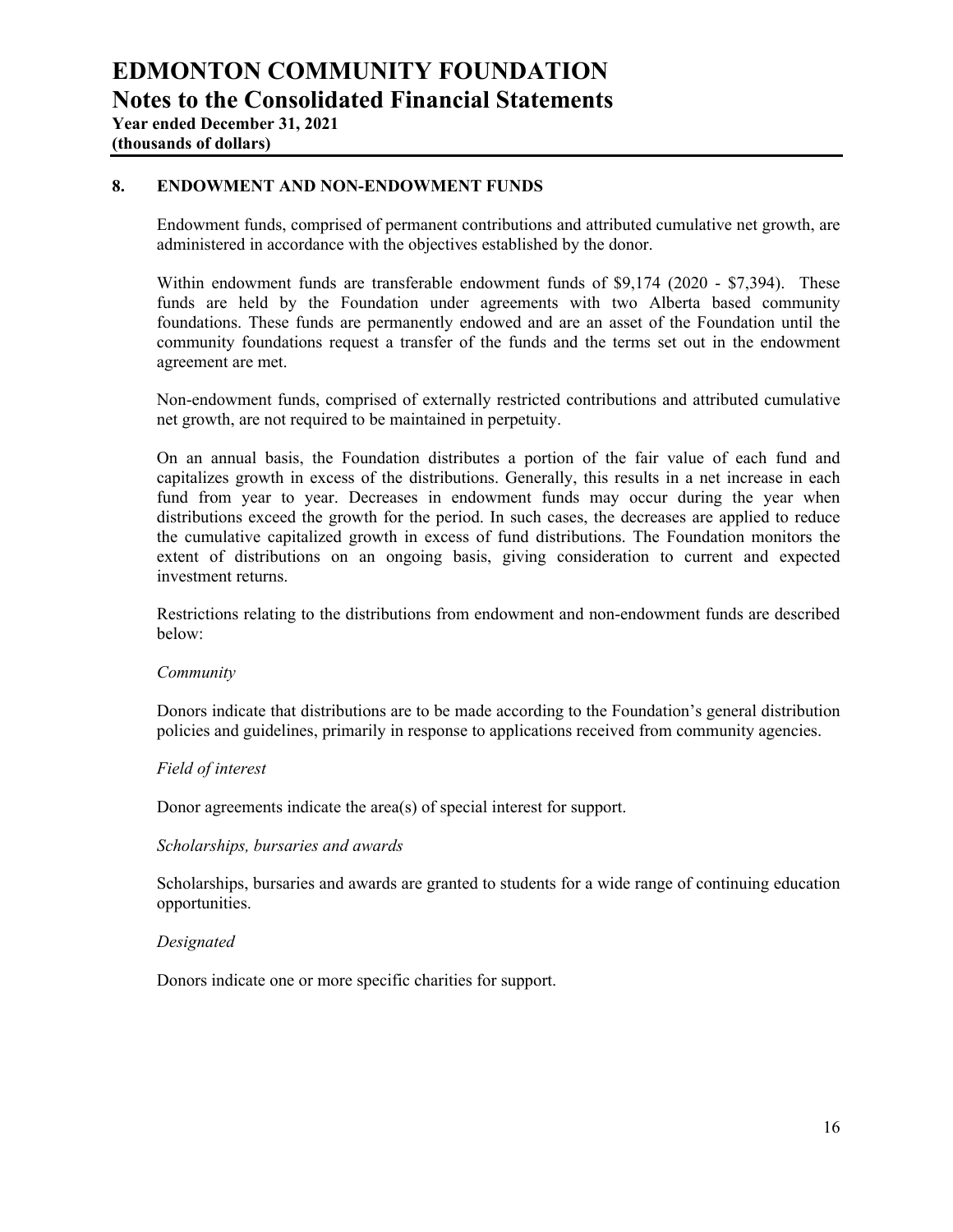#### **8. ENDOWMENT AND NON-ENDOWMENT FUNDS (continued)**

#### *Donor-advised*

Donors consult with the Foundation and regularly advise regarding the distributions from these funds.

#### *Combined purpose*

Donors indicate that portions of the net proceeds are to be distributed using some different strategies including discretionary, donor advised and designated.

#### *Operating*

Endowment - Donors indicate they wish to support the operations of the Foundation. Non-Endowment – This is the general fund of the Foundation.

#### *Social enterprise*

Social enterprise funds provide alternative financing, leverage mainstream funding and technical assistance support to charities undertaking social enterprises.

#### *Flow through*

Donors designate their gifts as being non-endowed and request that the entire gift is distributed to specific charities, usually within two years.

#### a) *Fund transfers and classification adjustments*

Transfers between funds and classification adjustments reflect updates or changes to how grants from a fund are managed. This may be a result of managing the terms of fund agreements, funds emerging, changes to fund agreements or reinterpretation of fund agreements.

#### **9. RESTRICTED FUND**

A restricted fund has been established, at the discretion of the Board of Directors, to report the unrealized gain on the core real estate investment that houses the operations of the Foundation. The Foundation's Board of Directors maintains disbursement and capital preservation policies and procedures to both maximize support for charitable activities and to protect the value of the funds. Due to the different operating nature of this investment, the unrealized gains will not be available for distribution until such gains are realized.